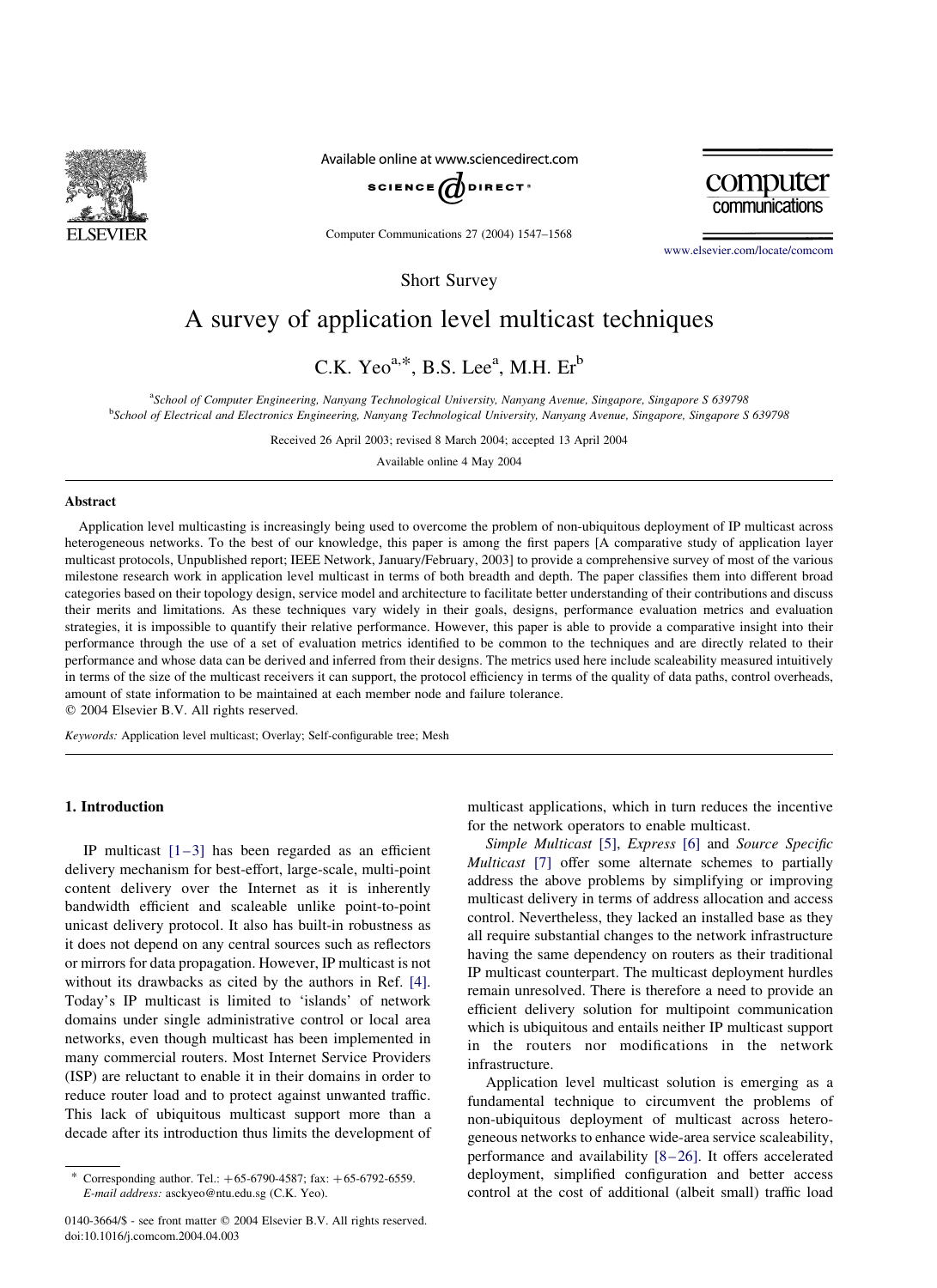Table 1

Classification by overlay topology design

in the network through an overlay-based approach. The general approach to building an application level multicast architecture involves tracking network characteristics and building appropriate topologies by having the end users to self-organize into logical overlay networks for efficient data delivery. Data delivery is accomplished via a data delivery tree which can either be the overlay itself or is embedded in the overlay. The overlay must be capable of failure detection and attempts to match the underlying network topology. Since the overlay abstracts away the details of multipoint message forwarding through the network and implements them at the end users, application level multicast is also popularly termed as end-system multicast or host multicast.

There are many ways to classify the myriad application level multicast (ALM) techniques. Here, we can broadly group them according to overlay topology design (Section 2), service model (Section 3) and architecture (Section 4) to provide a systematic insight into the contributions by the different researchers. Section 5 presents the performances of the various systems while Section 6 summarizes their properties and concludes this survey paper.

#### 2. Classification by overlay topology design

Overlay is an integral part of application level multicast solution as it is the underlying mechanism effecting multipoint communication. The nodes in the overlays can be logically organized into two topologies, namely, the control topology and the data topology. Control topology carries control data such as heartbeat messages, refresh messages, network probes and probed data while data topology comprises the actual data delivery paths to the multipoint destinations. Nodes in the control topology may not necessarily be the members of the multicast group. Hence the control topology is a superset of the data topology. It is the norm for most techniques to adopt the tree structure for the data topology as it is simple to build and is efficient. Control topology may assume a separate physical structure in the form of a mesh where the nodes in the topology possess higher connectivity or it may share the same structure as the data topology. Depending on the approaches adopted, the resulting overlay topology can be classified into three distinct flavours: Tree, Mesh-Tree and Embedded Structure. Table 1 summarizes the topology design of the different proposals. Tree and Mesh-Tree design can be collectively grouped as topologyaware design while Embedded Structure is generally grouped under the topology-agnostic category with some exceptions as shown in Table 1. Network topology-aware design uses active measurements to infer network properties and to make an informed choice in constructing an efficient data topology to match the physical network topology as close as is practically possible. Topology-agnostic approach ignores network characteristics. Hence topology-aware

| Topology-aware                                                             |                                        | Topology-agnostic                      |                    |
|----------------------------------------------------------------------------|----------------------------------------|----------------------------------------|--------------------|
| Tree                                                                       | Mesh and tree                          | Embedded structure                     | Embedded structure |
| ALMA<br>ALMI<br>BTP<br><b>HM</b><br><b>OMNI</b><br>Overcast<br><b>TBCP</b> | Kudos<br>Narada<br>Scattercast<br>Yoid | Bayeux<br><b>NICE</b><br><b>SCRIBE</b> | ALM-CAN<br>ALM-DT  |

algorithms have the advantage of minimizing the inefficiencies of overlays but do so at the cost of increased management overhead and potentially poor scaleability compared to its agnostic counterpart.

## 2.1. Tree

Group members self-organize themselves into a tree by explicitly picking a parent for each new group. Nodes on the tree may establish and maintain control links to one another in addition to the links provided by the data tree. As such, the tree, with these additional control links constitutes the control topology in a tree structure. This approach is simple and is capable of building efficient data delivery trees. However, the tree building algorithm must prevent loops and handle tree partition as the failure of a single node may cause a partition of the overlay topology.

Application Layer Multicast Architecture (ALMA) [\[24–26\]](#page-20-0) aims to provide best-effort multicast delivery service for real-time data streaming with the goals of reducing latency and data loss. ALMA's data topology consists of self-configuring source specific trees while its control topology comprises the data delivery trees, a centralized directory server (DS) which is the common rendezvous point for all members, refresh exchanges among a subset of members as well as updates to the DS. Hence the DS does not take part in the actual data delivery. New member queries the DS for a list of potential parents. For the earlier version of ALMA, a new member will pick the node that is closest to itself in terms of network distance approximated as Round Trip Time (RTT), to be the parent. For the improved version, ALMA is the first to incorporate loss rate with RTT as dual performance metrics to optimize the data tree [\[50\]](#page-21-0). Loss rate is prioritized over RTT as it directly affects the perceived quality of the received data. Hence, the potential parent is one which has a very low if not nil loss rate that is closest in RTT terms to a joining member. Unlike the improved version of Narada [\[10\]](#page-20-0) which uses RTT and bandwidth as performance metrics, loss rate is used instead of bandwidth as the former can be implicitly estimated while data is being received by each member while the latter requires intrusive active end-to-end measurements. This involves transferring data for a period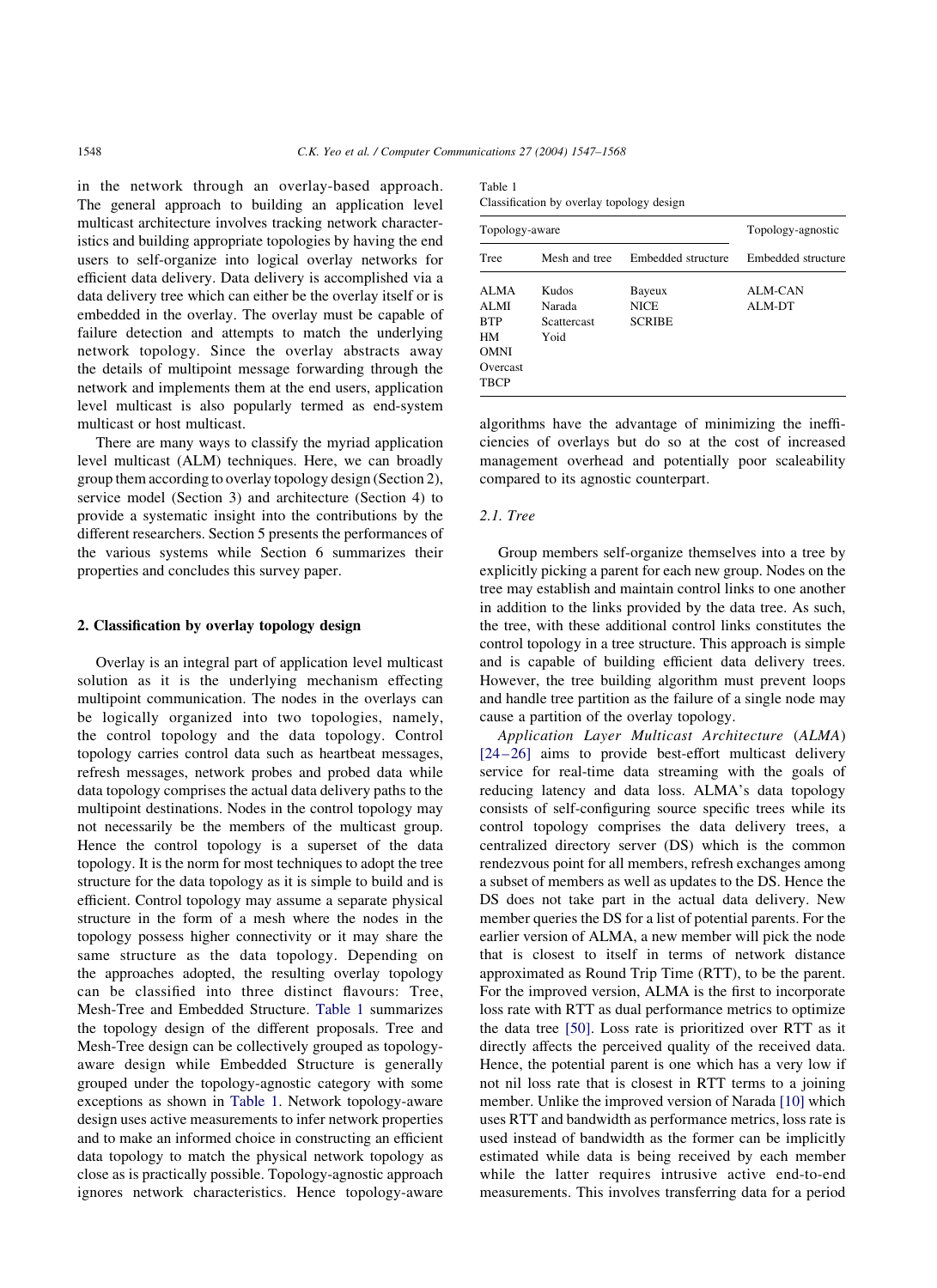of time using the underlying transport protocol at a rate bounded by the source rate between members, thereby incurring high overhead and latency. Members provide periodic updates to the DS of their current loss rates. Member-to-member RTT is collected via end-to-end measurements. Gossip-style algorithm (used initially in the Clearinghouse project [\[29\]](#page-20-0) to maintain database consistency and have since been used to achieve fault tolerance and detection [\[30,31\]\)](#page-20-0) is used to improve the data tree as well as to facilitate partition recovery when a member leaves the tree. Each member will periodically try to find a better parent by exchanging loss rates and RTT data with a set of gossip candidates. These gossip candidates as well as the spiraling with their ancestors and siblings also serve as a ready list of potential parents which nodes can turn to recover from a partition. An example of the gossip and spiraling mechanisms is shown in Fig. 1. In the worst case scenario where all potential parents fail, the node can turn to the DS to request for a new list as a last recourse. State data maintained at each node is minimal as unlike HM [\[21\]](#page-20-0), information of all members on its path to the source is not maintained and neither does it need to maintain state for the entire membership (such as Narada). Hence ALMA incurs much less overhead where data maintenance and refreshing are concerned, keeping only a small subset of information pertaining to its parent, children, grandchildren and gossip candidates. ALMA makes use of a level number for loop detection. Members update their level number each time they change a new parent to reflect their hierarchy from the source.

Application Level Multicast Infrastructure (ALMI) [\[14\]](#page-20-0) provides a multicast middleware which is implemented above the socket layer. ALMI is tailored towards support of multicast groups of relatively small size (several tens) with many-to-many service mode. It employs a central controller to create a minimum spanning tree (MST) which consists of



Fig. 1. An example of gossip and spiral mechanisms in ALMA. C10 gossips with C5, C6, C7, C8 while it spirals with its grandparent C1.

unicast connections between end hosts. Latency between members is used as the link cost of the MST thereby optimizing the ALMI overlay for low latency data delivery. Control topology takes the form of unicast connections between each member and the controller. The central controller receives updates from each member and periodically re-computes the MST. Routing information of the MST is then communicated to all the members. Ideally, since the MST is centrally computed, it will be loop-free. However, due to the losses and delays in obtaining updates from members and disseminating the different versions of MST to members, loops and partitions may occur. To prevent these problems, version number is assigned to each version of MST. Members maintain a cache of the different versions of the routing tables and only route packets with tree versions contained in the cache. If a packet with a newer tree version is received, it will re-register with the controller to receive the new MST. ALMI multicast trees have been shown [\[14\]](#page-20-0) to be close to source-rooted multicast trees in efficiency with low performance tradeoff albeit with higher control overheads due to the maintenance of the different tree versions.

Banana Tree Protocol (BTP) [\[22\]](#page-20-0) uses a receiver-based, self-organizing approach to build a shared group data tree. It is designed for distributed file sharing applications. The first host to join the group becomes the root of the tree. Subsequent new member learns of the root node and joins the tree. There is no special algorithm to prevent tree partition except for the affected node to rejoin the tree. The tree is incrementally optimized for low delay by allowing a node to switch to a sibling if the latter is closer to the node than its current parent. The proximity metric used can be the round-trip-time (RTT) between the two nodes obtained from pinging each sibling. The siblings' information maintained in each node is updated by the node's parent. Fig. 2 shows how sibling switching can lower tree cost. To prevent loops from forming during switching as a result of simultaneous switching in the case of [Fig. 3](#page-3-0) and outdated information shown in [Fig. 4](#page-3-0), two conditions must be fulfilled. First, a node will reject all attempts at switching if it is itself in the process of switching parents. Second, a node must include its current parent information



Fig. 2. Sibling switching to lower tree cost in BTP [\[22\].](#page-20-0) Tree cost is lowered from 6 in (a) to 4 in (b) after node A switches to node B.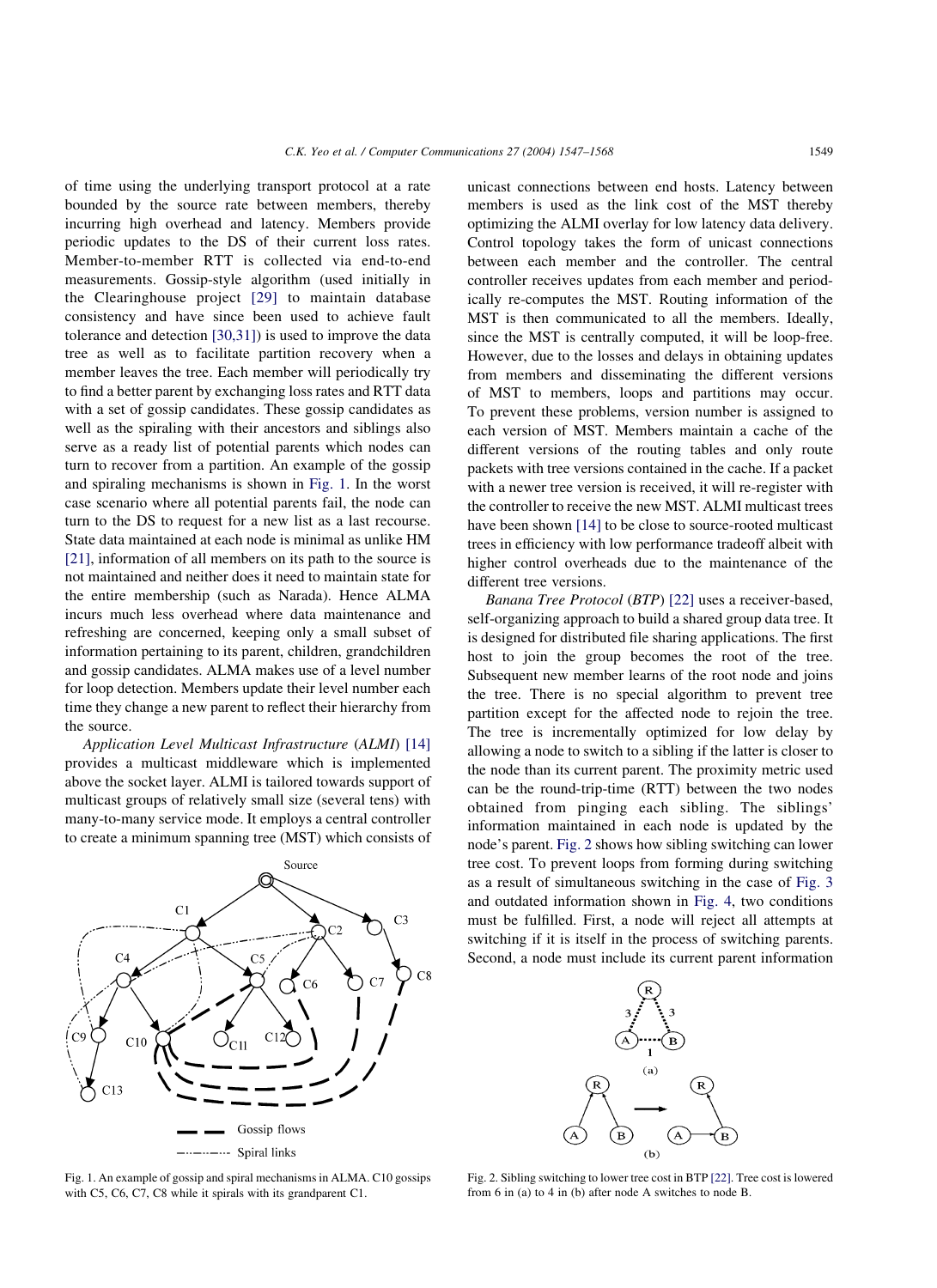<span id="page-3-0"></span>

Fig. 3. Simultaneous switching creates loop in BTP [\[22\].](#page-20-0) A tries to switch to B, while B is trying to switch to C and the latter is attempting to switch to A.

in its switch request so that the potential parent can verify that they are indeed siblings.

Host Multicast (HM) [\[21\]](#page-20-0) aims to provide best-effort multicast delivery service to applications and be compatible with IP multicast to the furthest extent possible. It automates the interconnection of IP multicast enabled islands and provides multicast to multicast-incapable end hosts via unicast tunnels. Multicast islands are connected via UDP tunnels between the Designated Members (DM) where each island elects a DM. The architecture is shown in Fig. 5. The data distribution tree is a shared tree where any member in the group can be a source. HM uses a distributed tree building protocol which scales to the number of group members  $(O(N)$  where N is the group size). As shown in Fig. 6, a new member H discovers the root A of the shared tree through the Rendezvous Point (RP). H then sets A as a potential parent and requests for the list of A's children. Among A and A's list of children, H picks the closest one. The distance metric used is the member-to-member RTT and is collected via end-to-end measurements by HM. In this case, D is a new potential parent. H repeats the process down the tree and finds the next potential parent F. In the next iteration, if H finds that F remains the closest to itself, it issues a join request. If F has not breached its degree bound for the number of children, he will accept H's request. Otherwise, H will backtrack by one level and repeat its search. Each member in HM has to maintain information about all members on its path to the root. To improve the data tree, each member will periodically try to find a closer parent by reinitiating the join process from some random member on its root path. HM uses loop detection and resolution mechanism instead of loop avoidance. Loop detection is easily effected as members know its entire root path. To recover from tree partition problem, each member can rejoin anyone in its root path or in its



Fig. 4. Switching with outdated information creates loop in BTP [\[22\].](#page-20-0) Suppose B switches to C and then A switches to B. If information has not been updated in C and A and C then switches to A, a loop is formed.



cache. The cache is built up during the initial process when the member 'walks' down the tree.

Overlay Multicast Network Infrastructure (OMNI) [\[23\]](#page-20-0) constructs a single-source overlay tree from a set of service nodes called multicast service nodes (MSN) deployed in the network as shown in [Fig. 7.](#page-4-0) It is targeted at media-streaming applications. The root MSN is connected to the source. OMNI aims to minimize average latency of the entire overlay tree. Similar to HM, each MSN maintains state for all its tree neighbours, its ancestors and the overlay path from the root to itself. If the minimum out-degree of a MSN is two, and the number of MSNs in the group is  $N$ , then it maintains state for at most  $O$ (degree  $+ \log N$ ) other MSNs. The root path is also used for loop detection during tree optimizations. The overlay tree building procedure comprises an off-line initialization phase before data delivery commences and the dynamic self-organizing process during data delivery. In the offline phase, the root MSN shown as A in [Fig. 7](#page-4-0) measures and sorts the list of MSNs in increasing order of unicast latencies from itself. It then builds a tree always choosing the nearest MSN to itself at each level of the tree. In other words, in [Fig. 7](#page-4-0), D–F are further from A in latency terms than B and C. This centralized approach involves  $O(N)$  latency measurements.



Fig. 6. Join process in host multicast [\[21\]](#page-20-0).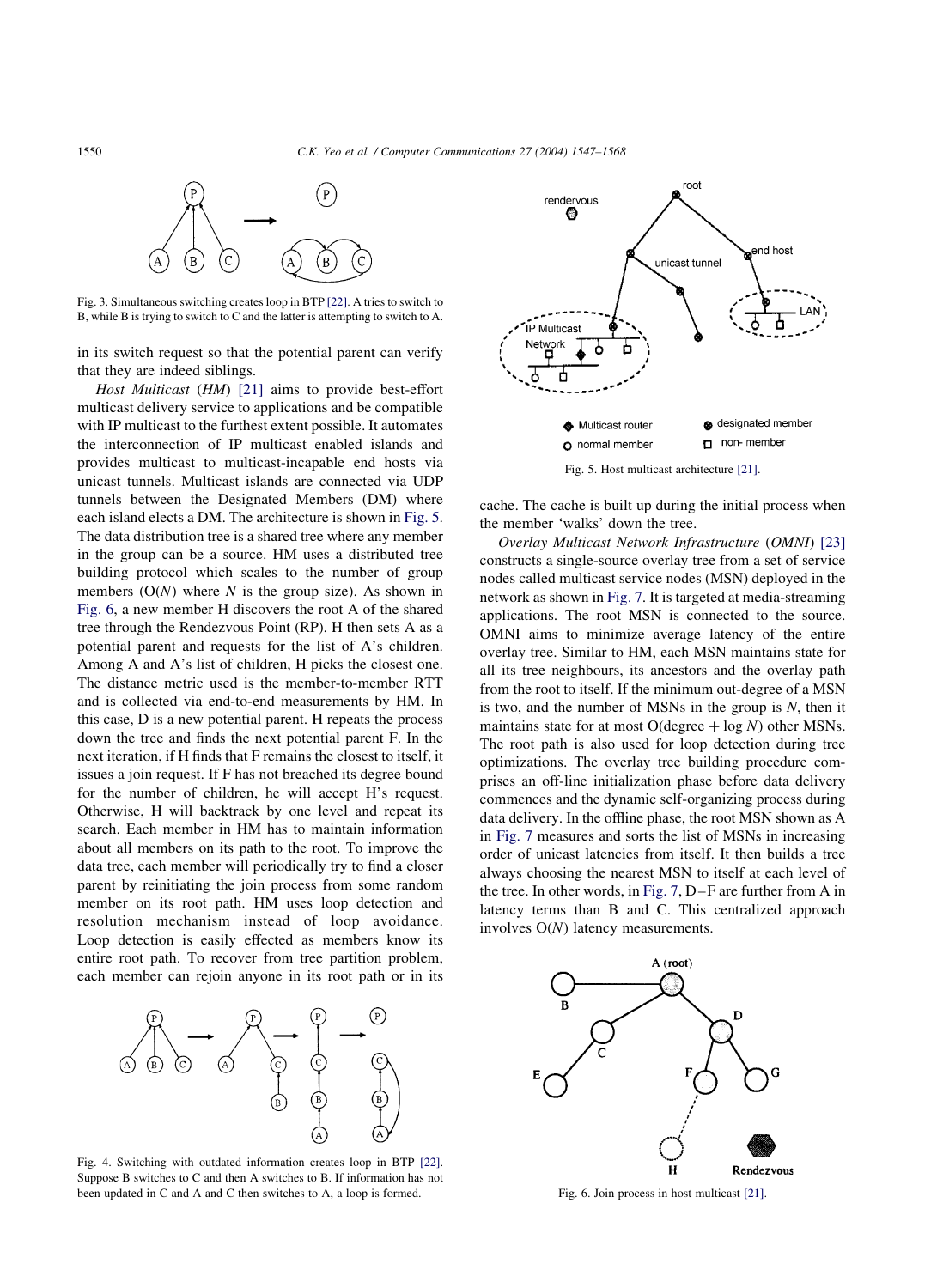<span id="page-4-0"></span>

Fig. 7. OMNI architecture [\[23\]](#page-20-0).

The key feature of OMNI's overlay tree is that it accords a dynamic priority to the different MSNs based on the size of its service set (i.e. the number of clients it serves) and iteratively optimizes the overlay tree. The dynamic self-organizing process is illustrated in Fig. 8. At its initial configuration, the overlay latency from MSN 0 to MSN  $x$  is 59 ms (Panel 0). As the number of clients increases to 7 and then to 9, the importance of MSN  $x$  increases accordingly. It first changes its parent to MSN 6 (Panel 1) reducing its overlay latency to 54 ms and subsequently to the root MSN (Panel 2) with latency of 51 ms. Thereafter, the number of clients reduces and  $x$  migrates down the tree while other MSNs with larger client sizes move up. To adjust the overlay to changing latencies, each MSN performs periodic swapping among themselves if such swapping can reduce their current average latency. This swapping is strictly local in the sense that it is confined to within two levels of each other. OMNI also uses simulated annealing to probabilistically swap one MSN with a random member not within the two levels to allow the overlay to reach a global minima in terms of latency.

Overcast's [\[11\]](#page-20-0) objective is to maximize bandwidth to the source for all members potentially at the expense of delay increase. It aims to provide scaleable and reliable single-source multicast. It builds a source specific overlay tree which spans proxies nodes deployed across the network called overcast nodes. Overcast's tree building algorithm proceeds by placing a new node as far away from the root as possible without sacrificing bandwidth to the root. The new overcast node first contacts the root of the group. The root thereby becomes the current node. Similar to HM the node will obtain a list of children from the current node. However, unlike HM which measures the latency between itself and the list (including the root), it measures the bandwidth instead. The bandwidth is measured by observing the download time of 10 Kbytes of data. If the bandwidth through any of the children is about as high as the direct bandwidth to the current node, then one of these children becomes the current node and a new round of testing commences. In the case of multiple suitable children, the child closest (in terms of network hops) to the joining member is chosen. If no child is suitable, the search for a parent ends with the current node.

Overlay Tree Building Control Protocol (TBCP) [\[28\]](#page-20-0) aims to provide an efficient and distributed protocol to build control data delivery trees for application level multicasting. It builds overlay trees which are explicitly constrained in that the host fixes an upper-limit on the number of children it is willing to support. The root of the overlay tree is the main sender. It tries to build as good a tree as possible on the outset given the partial knowledge of group membership and restricted network topology information. A new member will be bootstrapped to the root via some well-known registry. Similar to HM and Overcast, the new member will be given a list of its children. The new node will measure the rtt between itself and the given list and the root and send the measured data to the root. The root will test all local configurations to select the one which is optimal. This will require testing of  $O((N + 1)!)$ configurations where  $N$  is the number of children belonging to the root. [Fig. 9](#page-5-0) shows the possible configurations tested by the root (P) when new member M attempts to join the tree rooted at P with members  $C_1$ ,  $C_2$  and  $C_3$ . If the last configuration is the most optimal, M will be joined to P and  $C_3$  will be redirected to start a join procedure with M assuming the earlier role of P. There is no special mechanism to recover from node failure.

#### 2.2. Mesh-tree

The mesh-tree approach is a two-step design to the overlay topology. It is common for group members to first distributedly organize themselves into an overlay control



Fig. 8. Dynamics of OMNI as the number of clients change at MSNs. MSN 0 is the root, MSNs 0, 2 and 6 had out-degree bound of 2 each and MSNs 7 and x had out-degree of 3 each. The number of clients being served by MSNs is varied. The relevant unicast latencies (ms) between MSNs are as follows:  $l_{0,2} = 29$ ,  $l_{0,6} = 25$ ,  $l_{0,7} = 42$ ,  $l_{0,x} = 51$ ,  $l_{2,x} = 30$ ,  $l_{6,2} = 4$ ,  $l_{6,7} = 18$ ,  $l_{6,x} = 29$  and  $l_{7,x} = 29$ .  $c_x$  indicates the number of clients at MSN x which changes with time. The time axis is not drawn to scale [\[23\]](#page-20-0).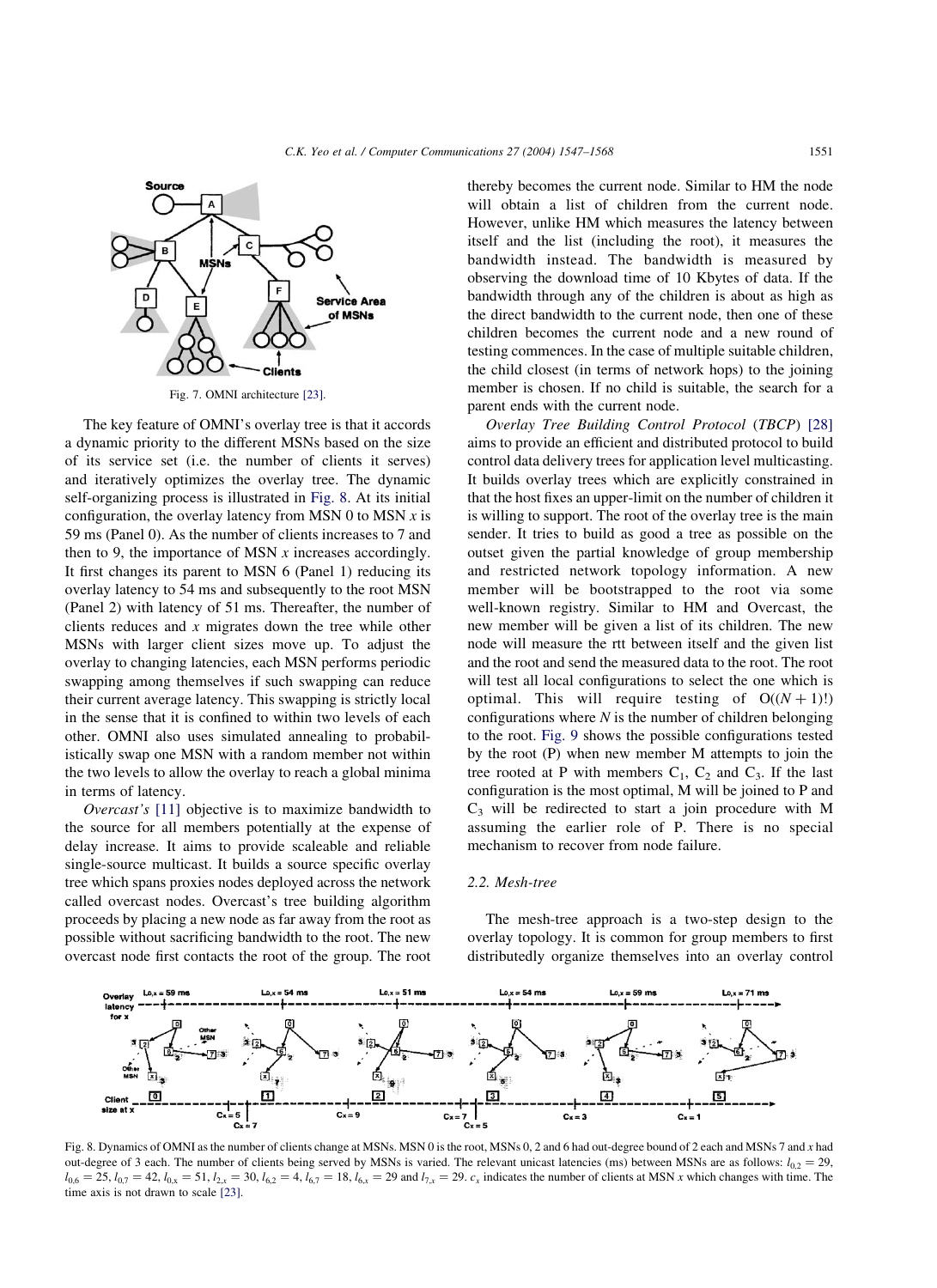

Fig. 9. Local configurations tested in TBCP [\[28\]](#page-20-0).

topology called the mesh. A routing protocol runs across this control topology and defines a unique overlay path to each and every member. Data distribution trees rooted at any member is then built across this mesh based on some multicast routing protocols, e.g. DVMRP. Compared to tree only design, mesh-tree approach is more complex. However, it has the advantages of avoiding replicating group management functions across multiple (per-source) trees, providing more resilience to failure of members, leveraging on standard routing algorithms thus simplifying overlay construction and maintenance as loop avoidance and detection are built-in mechanisms in routing algorithms.

Narada [\[8,9\]](#page-20-0) is one of the first application layer multicast protocols that demonstrated the feasibility of implementing multicast functionality at the end hosts. It is targeted to support collaborative applications with small group size. Narada first builds a mesh control topology across participating nodes and subsequently, the data topology is built on top of the mesh by having the group members self-organized into source-rooted multicast trees using DVMRP like routing protocol. This is shown in Panel 0 of Fig. 10. New members obtain a list of group members in the mesh via a rendezvous point (RP) which maintains state about all members joined to the multicast group. The new member randomly selects some of these members as a neighbour under constraint of maximum degree (refer to Panel 2). Each member keeps state about all other members in the group and the routing path and these states are updated via periodic refresh messages exchanges with one another. The aggregate control overhead resulting from the distribution of state messages is very high to the order of  $O(N^2)$ . This overhead for member discovery and

the maintenance of membership in each member limit Narada to support only small to medium group multicast. However, the mesh control topology has the advantages of increased connectivity and is robust to overlay partition and node failure. This is illustrated in Panel 1. To adaptively refine the mesh which directly determines the quality of the data topology, every member periodically evaluates the utility of adding a link to another member of the control mesh and deleting existing links. An example is shown in Panel 3 where adding the edge  $\langle J, G \rangle$  is useful as it results in a large number of shorter unicast paths being created on the mesh (e.g. between member sets {A,C,J} and {G,H}, and between member sets  $\{C, J\}$  and  $\{F\}$ ). Edge  $\langle A, C \rangle$  is removed since it has been made less useful after the addition of  $\langle J, G \rangle$ . The utility is computed based on the following heuristics:

Adding link: A member m computes the utility gained if a link is added to member n based on (i) the number of members to which n improves the routing delay of m, (ii) how significant this improvement is in terms of delay.

Dropping link: The cost of a link between m and n in m's perceptive is the number of group members for which m uses n as next hop and vice versa. These are computed and m will choose the higher of the two as the consensus cost of the link to each of its neighbours. The link with the lowest consensus cost will be dropped.

Note that original Narada [\[9\]](#page-20-0) only uses latency as the performance metric while the improved version [\[10\]](#page-20-0) uses both latency and bandwidth to improve performance. The latter version prioritizes bandwidth over latency by incorporating these metrics into the distance vector protocol running on the mesh. The routing protocol uses a variant of



Fig. 10. Control and data topologies in Narada. Neighbours on the control path (mesh) are connected by edges. In Panel 0, the arrowed edges indicate the multicast data path where A is the source. These edges also form part of the mesh. In Panel 1, the departure of D and E leads to a mesh partition. Remaining members, detect the departure and B adds a new mesh link to F hence repairing the partition. In Panel 2, a new member joins the mesh and sets up meshneighbour links with two randomly chosen existing members. Periodically members evaluate the utility of different links on the mesh. In Panel 3, a non-useful link is deleted from the mesh and a potentially useful link is added [\[37\]](#page-20-0).

<span id="page-5-0"></span>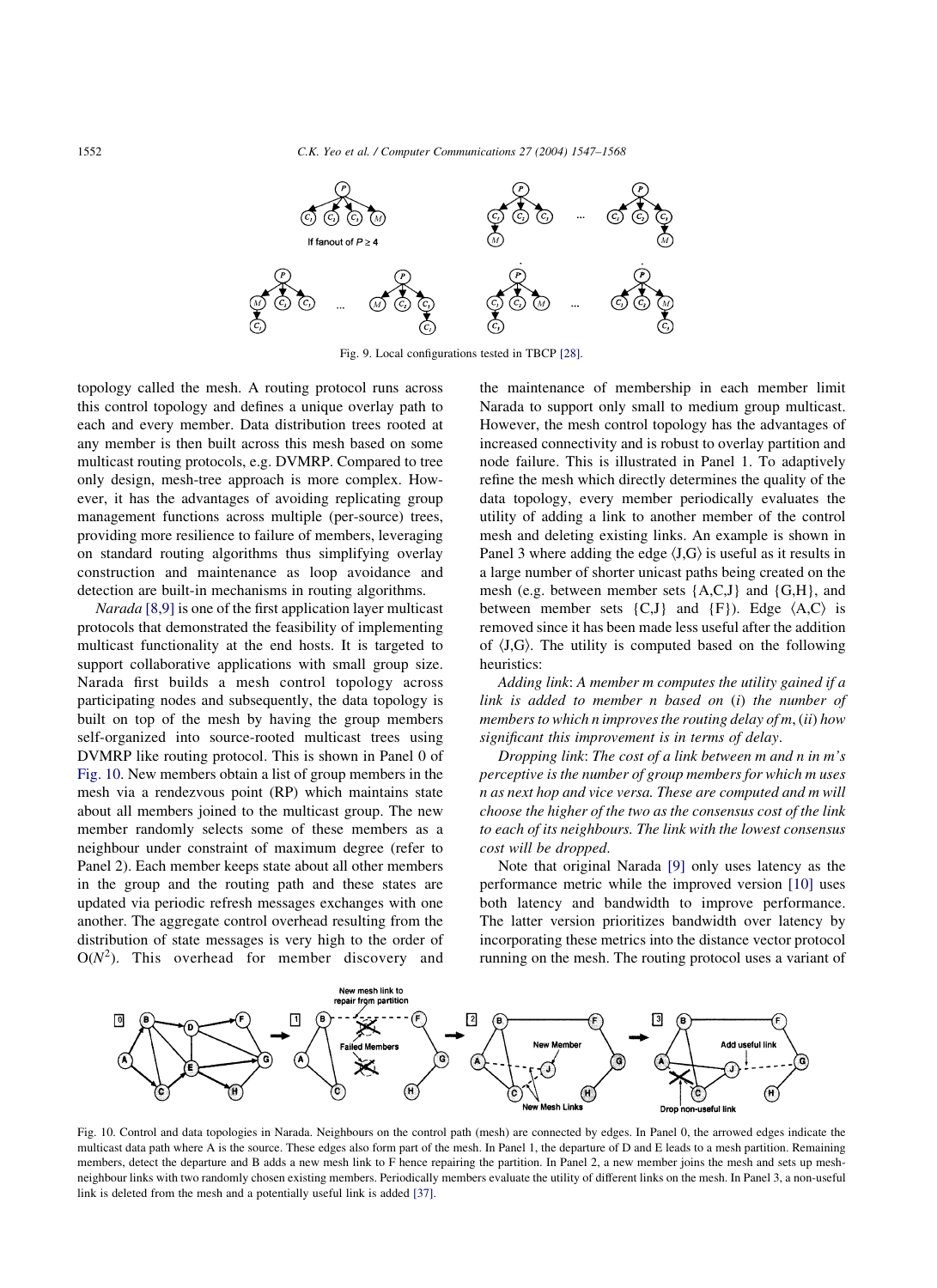the shortest widest path algorithm presented in Ref. [\[38\]](#page-20-0). Every member tries to pick the widest (highest bandwidth) path to every other member. If there are multiple paths with the same bandwidth, the member picks the shortest (lowest latency) path among these. The utility gain and the consensus cost in the algorithms to add and drop links described are now computed based on the number of members to which performance improves (degrades) in bandwidth and latency if the mesh link were added (dropped) and the significance of the improvement (degradation).

Kudos [\[27\]](#page-20-0) is an extension of Narada by adding hierarchy in the overlay topology to significantly increase its scaleability. Kudos partitions overlay nodes into clusters and each cluster has a unique representative node, called the cluster head. Fig. 11 shows the two-level hierarchy. All non-head nodes in a cluster are referred to as children. At the bottom level, independent instances of Narada (the version using latency as the metric) is run within each cluster forming an overlay of children. At the top-level, an overlay spans across all cluster heads built using Narada too. In fact, any topology aware overlay building algorithm can be used. The data topology therefore comprises individual trees at each cluster in the bottom level and a tree at the top level. Likewise for the control topology, in an overlay of  $n$ nodes, Kudos form approximately  $n^{1/2}$  clusters each containing  $n^{1/2}$  nodes. The merits of the hierarchy lies in its superior scaleability and low management overhead since measure probes are run across smaller groups and effects of member failures are localized to smaller groups. This is achieved at the cost of efficiency as the children nodes in different clusters are unable to form overlay links to one another. The added complexity in Kudos is the clustering which involves migration, splitting and diffusion of clusters. A node joins any member using some bootstrapping mechanisms and learns of other cluster heads from its current head node. A node in a cluster can migrate to another if its periodic probes to other head nodes yield a significantly lower latency than its latency to its current head node. To reduce the load on head nodes due to such probes, a child will not probe a head node which is more than twice the latency between the child and its current head node. Splitting occurs when a cluster is more than



Scattercast [\[19\]](#page-20-0) proposes an application level infrastructure to provide routing and forwarding services and customizable transport framework on top of this infrastructure that leverages application defined semantic to tune the transport protocol for Internet broadcast distribution. It is similar to Narada except for the explicit use of infrastructure service agents, called ScatterCast proXies (SCXs). These proxies which are strategically deployed within the network infrastructure use a protocol called gossamer to self-organize into an application level mesh over which a global routing algorithm is used to construct source-rooted data distribution trees using latency as the routing metric. Fig. 12 shows the scattercast architecture. Clients communicate with SCXs either via locally scoped multicast groups or via unicast. [Fig. 13](#page-7-0) shows the gossomer overlay topology and illustrates its resilience to failure and the mesh's reusability for multiple source-rooted trees. The initial mesh is randomly built as new SCXs bootstrap themselves via well-known list of rendezvous points and rely on gossip-style discovery algorithm to locate other members and join them as neighbours. The gossip protocol works by having each member periodically and independently picks some random nodes and exchanges membership information thereby propagating information rapidly across the entire system. Optimization of the mesh is performed using latency as the metric based upon which the member decides to accept others as neighbours or to change neighbours according to a predefined cost function and threshold. The cost function of a member is the cost of routing to the various sources via its individual neighbours. A member X will be accepted as a neighbour to Y if its cost function is less than the maximum cost functions among all the existing neighbours of Y. Similar to Narada, every



Fig. 11. The two-level hierarchy of Kudos. Clouds represent cluster with the solid nodes as head nodes. The solid lines between the heads is the top level topology [\[27\]](#page-20-0). Fig. 12. The Scattercast architecture [\[19\]](#page-20-0).

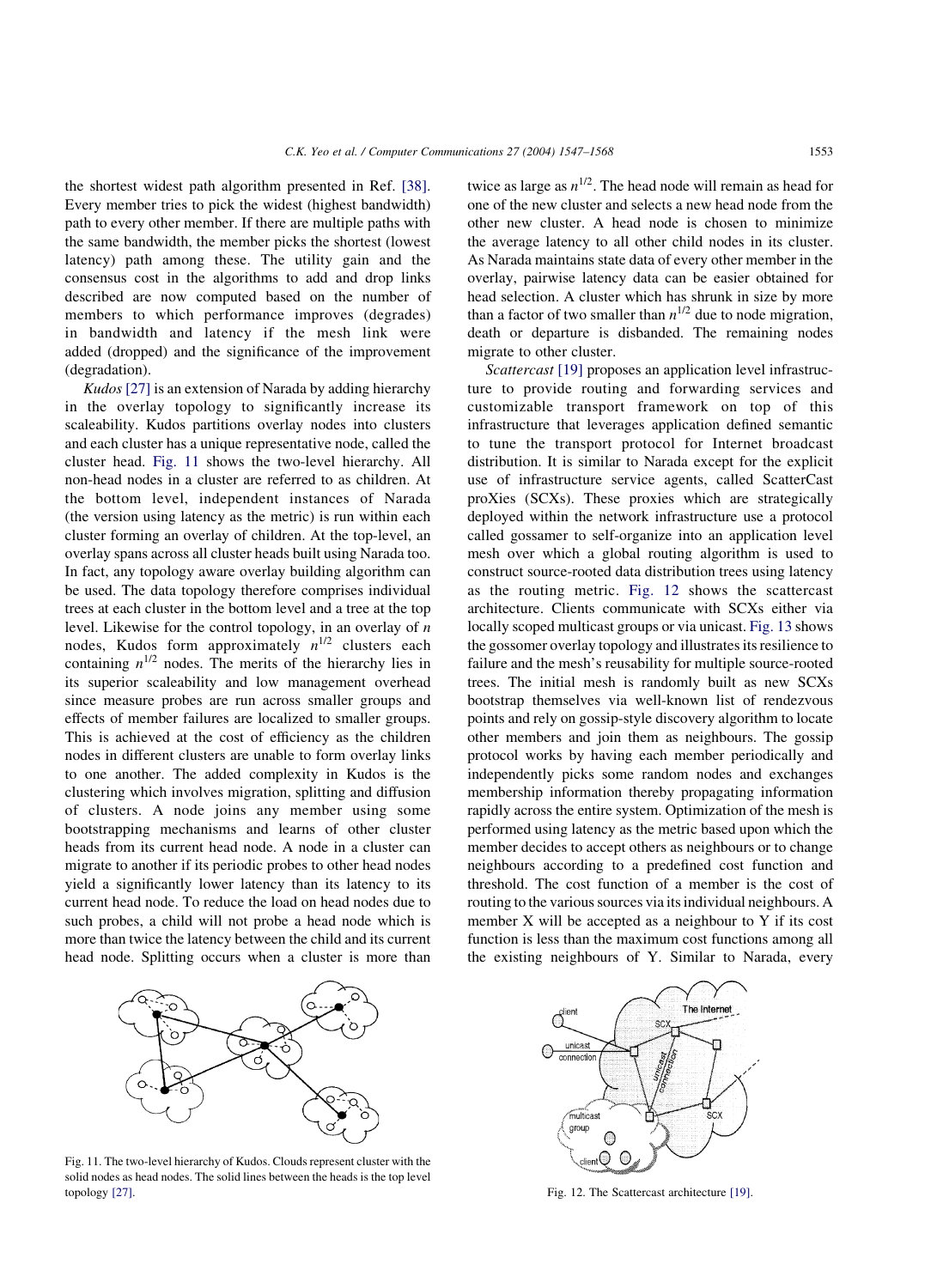<span id="page-7-0"></span>

Fig. 13. A typical Gossamer overlay topology. (a) Topology consists of a mesh with a source-rooted spanning tree superimposed atop. (b) The tree-mesh provides resilience to failures by automatically re-routing the tree around a failed SCX. (c) The mesh can be reused for multiple source-rooted trees without excessive additional computation [\[19\]](#page-20-0).

member must maintain a full state and routing tables to all the other members. Scattercast relies on centralized rendezvous points for repairing mesh partition. Although this assumption simplifies significantly the partition recovery mechanism, the partition problem will still arise in the event of failure of all rendezvous points.

Yoid [\[13,35\]](#page-20-0) aims to extend the multicast architecture and defines a set of protocols for host-based content distribution either through tunneled unicast connections or IP multicast wherever available. It uses the tree-mesh structure differently from the other proposals categorized here in the sense that it builds a shared data tree directly and creates a mesh later to recover from tree partitions. Yoid's tree building algorithm is similar to BTP in that the first member to join a tree becomes its root and a new member queries a centralized RP which responds with a list of members (called candidate parents) which have already joined the tree. The new member then probes this list of members and decides on its parents based on a performance metric. The RP in Yoid takes on the additional roles of partition healing and group security. Yoid's objective of tree refinement is not so much to optimize performance but to avoid pathologies as its creators believe that the latter goes a long way towards acceptable level of performance. Tree refinement is accomplished through

switching parents based on observed loss rates and latencies. For latency measurements, Yoid members periodically query RP for updates on their initial lists of candidate parents. Each node operates tentative links to a subset of this candidate parents list. The average latency difference between the data frames sent via these tentative links is compared to those sent via the data tree. If the latter is higher than the former by a threshold, the node will switch to the candidate parent. Note that these tentative links also serve as ready potential parents for a node to switch to in the event that it is experiencing data losses which are higher than a threshold. Yoid member passively captures data losses from the data it receives and exchanges its loss print (average losses over a period) with its neighbours. Upstream nodes will gather loss prints from its loss print nodes to decide if a downstream node is to be removed to reduce fan-out and improve loss rate. Fig. 14 illustrates such a process.

Loop detection is effected through the presence of route paths in each node of the data tree as per HM. The mesh topology in Yoid is built by having each member maintains a small cache of members (mesh members) which are randomly selected using a frame delivery mode called 'mesh anycast'. In anycast, a discovery message takes a random walk along the mesh and randomly selects



C, D and E learn that they share the losses, but C's parent is OK. C kicks-out one of its children (E). which rejoins the tree  $(e.g., from D)$ .

Fig. 14. Loss-rate refinement algorithm for Yoid. C, D, and E reorganize to reduce the load on the congested bottleneck link [\[13\]](#page-20-0).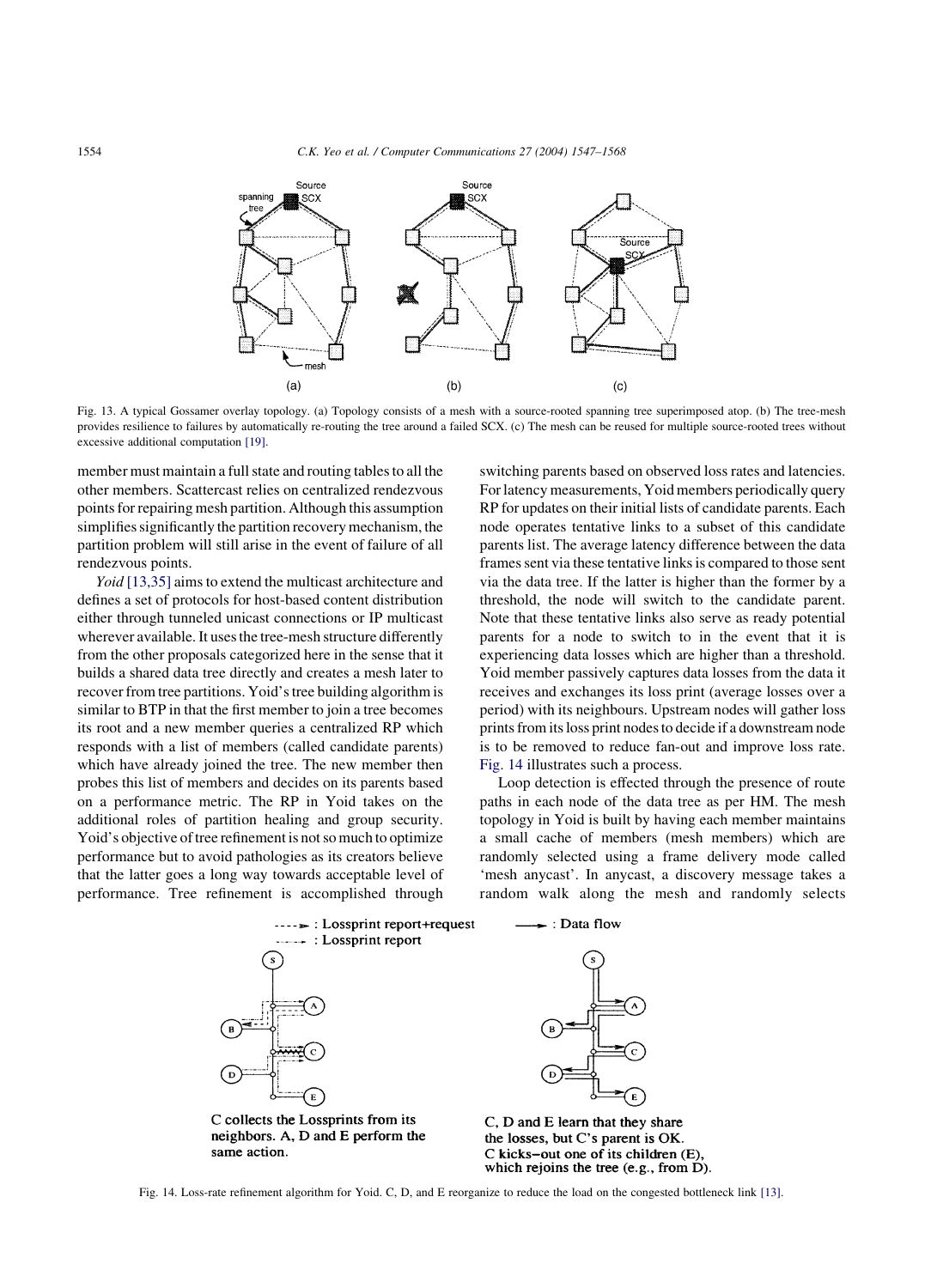a member. Mesh members must be distinct and must not be tree neighbours. These mesh links ensure that partition resulting from node on the tree will be recovered through the additional connectivity.

#### 2.3. Embedded structure

Embedded structure refers to proposals who assign to members of the overlay network logical addresses from some abstract coordinate space and builds an overlay with the help of these logical address By embedding neighbour mappings in member addresses, next-hop routing of messages can be performed without the need for full fledged routing protocols such as DVMRP. Moreover, each member needs to maintain knowledge about only a small subset of members enabling the protocols to be highly scaleable. However, in contrast to tree and mesh based approaches, many of these protocols impose rules on neighbour relationships that are dictated by addresses assigned to hosts rather than performance. This may involve a performance penalty in constructed overlays as the overlays do not map well to the physical network topology. Hence a lot of overlay topologies built using embedded structure are also known as topology-agnostic designs with the exception of those which have implicit characteristics which enables them to be close to the substrate network. The following sections will first introduce the topology-agnostic solutions, namely ALM-CAN and ALM-DT and thereafter, proceed to detail the topology-aware proposals.

Application-Level Multicast using Content-Addressable Networks (ALM-CAN) [\[18\]](#page-20-0) makes use of Content-Addressable Network (CAN) [\[39\]](#page-20-0) architecture to provide an application level multicast solution. ALM-CAN is designed to scale to large group sizes without restricting the service model to a single source. CAN is an application-level structured peer-to-peer overlay network whose constituent nodes form a virtual d-dimensional Cartesian coordinate space and each member owns its individual distinct zone in this space. Fig. 15 shows a 2-D coordinate space partitioned

into zones by 34 CAN members of which six (A–F) are marked. The black dot represents a source node. Examples of the virtual coordinate zones of A, C, D are: A(2.0– 2.5,2.0–3.0), C(2.5–3.0,2.5–3.0), D(2.5–3.0,2.0–2.5). The d-dimensional Cartesian coordinate space therefore comprises the control topology of ALM-CAN. The multicast data topology is implicitly defined by performing directed flooding on the control topology (refer to Fig. 15a). No explicit tree construction is required. Each CAN member maintains a routing table to its neighbours as well a packet cache to identify and discard any duplicate packets. Neighbours are defined as members whose zones abut each other. Hence for a d-dimensional CAN, a member node maintains state for 2-D additional nodes (its abut neighbours) regardless of the number of source in the group. The data forwarding rule is summarized as follows:

The source forwards a data packet to all its neighbours in the control topology. The receiving neighbours in turn forward the data to all their neighbours except the neighbour from whom it receives the data subject to the condition that the packet has not already traversed at least half-way across the space from the source coordinates along the dimension of data forward. This is to prevent data packets from looping around the overlay. (refer to the example in Fig. 15a where D does not forward data upwards or downwards.)

A new member Z who wishes to join the multicast group queries a RP to find at least one existing member say X. Z then picks a random point in the 2-D coordinate space (say Y's space) and sends a join request through X to locate Y. This is done by routing through CAN as shown in Fig. 15b. Upon locating Y, Y's zone is split into two with Z owing one of them (see Fig. 15c). The split is done by assuming a certain order of dimension so that zones can be remerged when nodes leave. For a 2-D CAN, the split is along the X-dimension first, then the Y and so on. As ALM-CAN uses a topology-agnostic approach to build the control and data topologies without taking the relative distances between nodes into account, their data distribution paths can be very long compared to the physical network



Fig. 15. Structure of a 2-D CAN and the corresponding control and data topologies.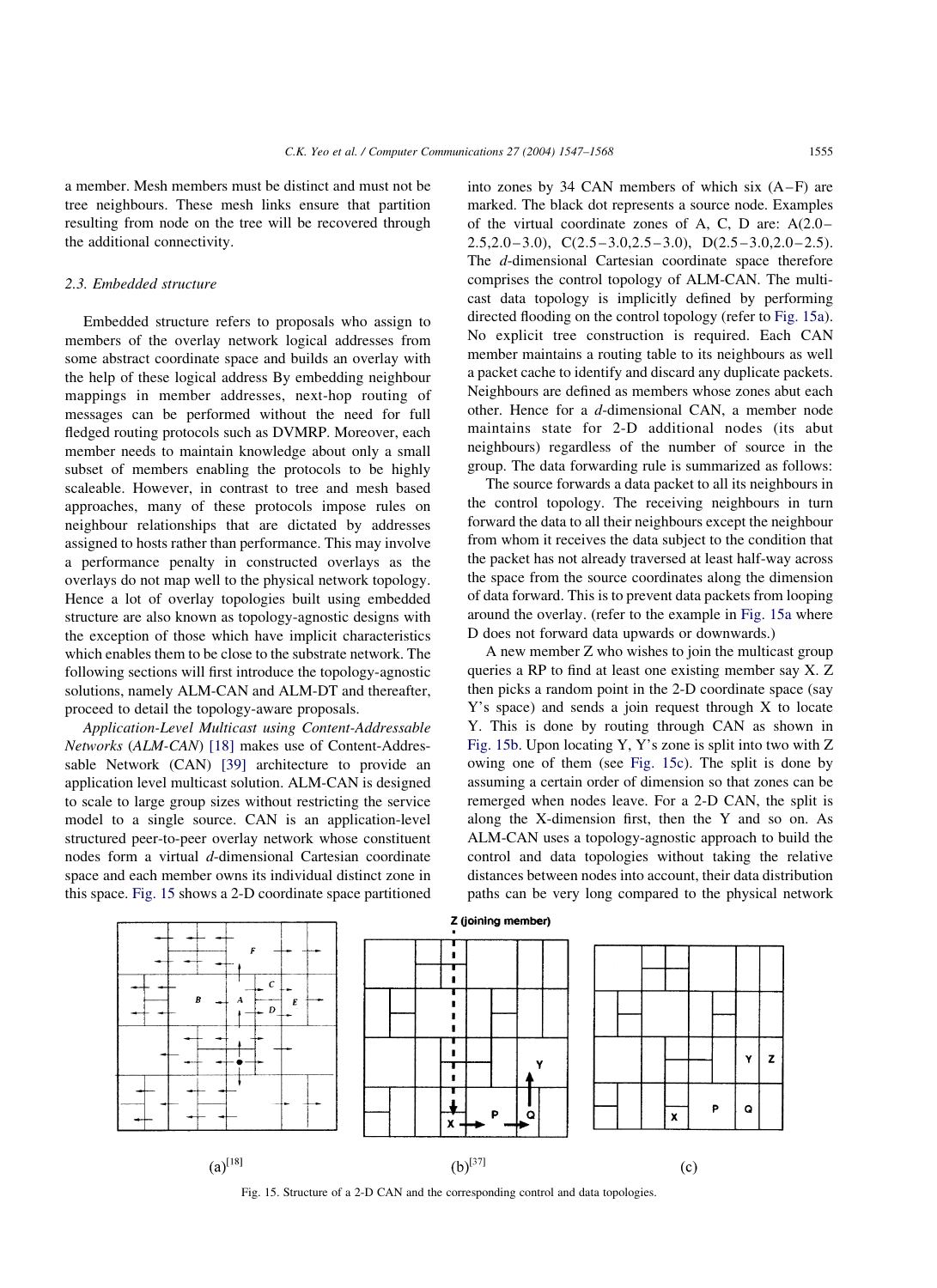<span id="page-9-0"></span>distance between them. Ratnasamy et al. [\[18\]](#page-20-0) proposes to ameliorate this situation by using distributed binning by which members that are close to one another are assigned nearby zones in the coordinate space.

Application Layer Multicasting using Delaunay Triangulations (ALM-DT) [\[12\]](#page-20-0) is aimed to support very large multicast group size. It assigns each member a pair of logical  $(x, y)$  coordinates in a plane. The coordinates can be assigned via some external mechanisms such as GPS or user input and can be selected to reflect the geographical locations of the nodes. Using these coordinates, the control topology which essentially comprises combinations of DTs [\[40\]](#page-20-0) is built through angular calculations and comparisons based on the properties of DT. DT has been extensively studied in computational geometry [\[40\]](#page-20-0). A DT for a set of vertices A is a triangulation graph with the defining property that for each circumscribing circle of a triangle (see Fig. 16) formed by three vertices in A, no vertex of A is in the interior of the circle. The underlying mechanism used in forming the DT control topology is the neighbour test. The neighbour test is based on the locally equiangular property. Details of this property is provided in Ref. [\[41\]](#page-20-0). Two nodes are neighbours in the overlay if their corresponding vertices are connected by an edge in the DT that comprises the vertices associated with all the nodes in the overlay. A new node N requests to join the group by contacting the DT server who bootstraps it to an existing node D. Besides managing group membership, the DT server also helps in repairing partition in the overlay. Node D will perform the neighbour's test on N and if successful, N will become D's neighbour. Otherwise, D route the join request to one of its neighbours whose coordinates are closer to those of N. The process repeats towards the coordinates of the new node N until it passes a neighbour's test. Hence the only state information to be maintained by each node is confined to that of its neighbours.

Once the control topology is built, the source-rooted multicast data tree is embedded in the DT without requiring a routing protocol as packet forwarding information is encoded in the coordinates of a node. Compass routing [\[42,43\]](#page-20-0) is used to determine the multicast routing tree where nodes calculate their child nodes in the multicast routing tree in a distributed fashion. No loop detection is required as compass routing in DT does not result in loops [\[43\]](#page-20-0). Each node can locally determine its child nodes with respect to a given tree using its own coordinates, the coordinates of its neighbours and the coordinates of



Fig. 16. A Delaunay triangulation [\[12\].](#page-20-0)



Fig. 17. Compass routing. A determines that it is the parent for C since  $\angle$ RCA <  $\angle$ RCD and  $\angle$ RCB. Likewise, B and D determine that they are not the parents of C since  $\angle$ RCA  $\angle$   $\angle$ RCB and  $\angle$ RCA  $\angle$   $\angle$ RCD [\[12\]](#page-20-0).

the sender. Hence average overhead of a node is a few kbps in steady state. Fig. 17 shows an example of compass routing. TCP unicast connections are adopted.

DT's merits lie in that it generally has a set of alternate non-overlapping routes between any pair of vertices which can be readily exploited for building optimal data topology and to facilitate recovery when overlay nodes fail. DT can be established and maintained in a distributed fashion where no entities maintain knowledge of the entire group unlike Narada and Scattercast. Experiments conducted showed that it can scale to 10,000 members [\[12\].](#page-20-0) Similar to ALM-CAN, its weakness lies in the suboptimal mapping of the overlay to the physical network given the topology-agnostic nature of the logical coordinates of the members.

Bayeux [\[15\]](#page-20-0) focuses on fault-tolerant packet delivery as a primary goal. It can be used for Internet content distribution and is designed to scale to arbitrarily large receiver groups. The control topology of Bayeux is the Tapestry overlay. Tapestry [\[36\]](#page-20-0) is a wide area routing and location infrastructure which embeds nodes in a well-defined virtual address space. Nodes have names independent of their locations in the form of random fixed-length bit sequences represented by a common base (e.g. 40 Hex digits representing 160 bits). These can be generated by secure one-way hashing algorithms such as SHA-1 [\[44\]](#page-20-0). Tapestry uses similar mechanism to the hashed-suffix



Fig. 18. Tapestry routing example showing the path taken by a message originating from node 0325 and destined for node 4598 in a Tapestry network using hexadecimal digits of length 4 (65,536 nodes in namespace) [\[15\].](#page-20-0)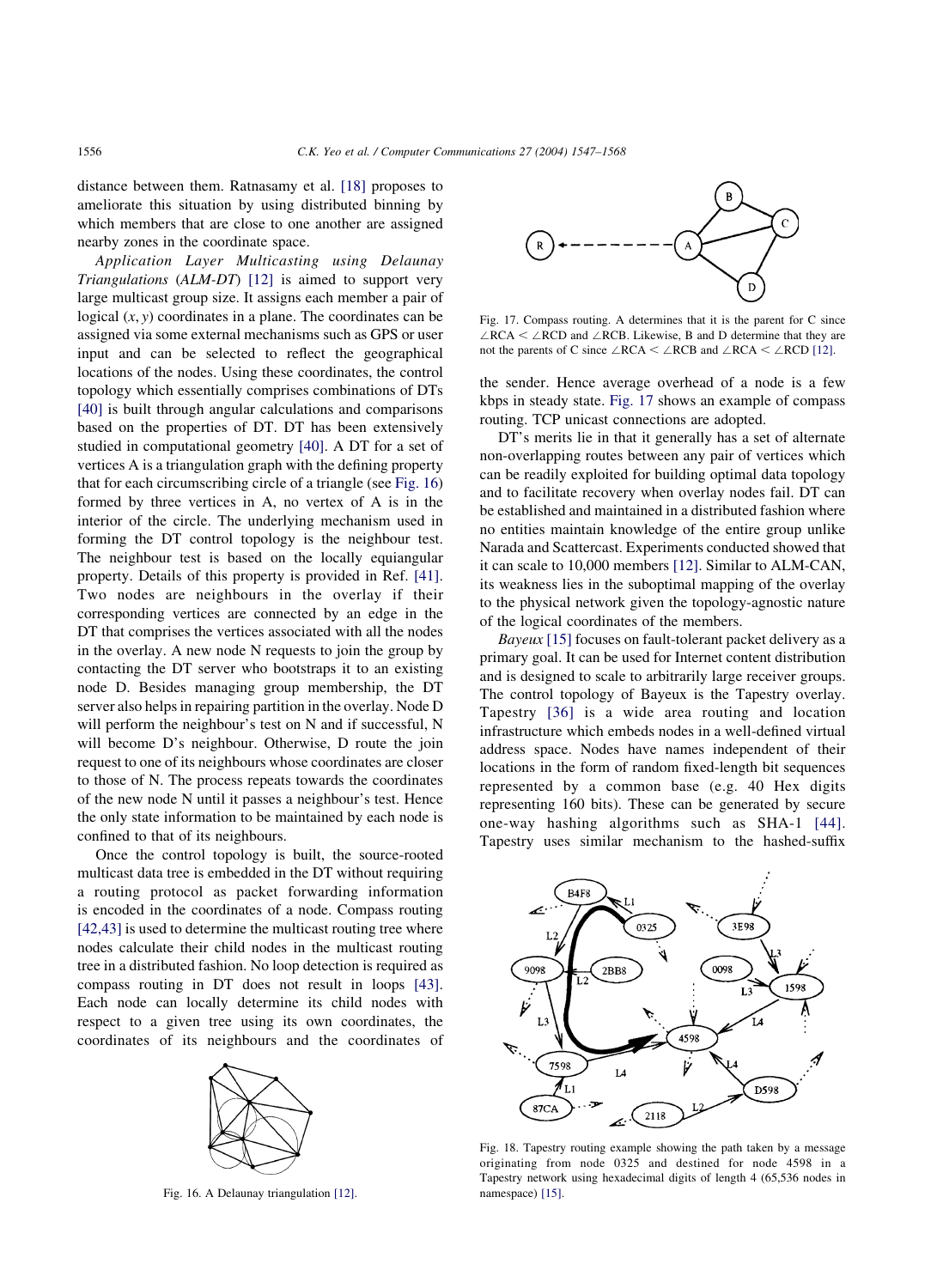

Fig. 19. Bayeux tree maintenance [\[15\].](#page-20-0)

mesh introduced by Plaxton et al. [\[45\]](#page-20-0). It follows from the proof in Ref. [\[45\]](#page-20-0) that the network distance traversed by a message during routing is linearly proportional to the real underlying network distance. Experiments performed in Ref. [\[36\]](#page-20-0) verified that this proportionality is maintained with a small constant in real networks. Hence Bayeux's overlay is classified as topology-aware design although it is built via embedded structure approach. Tapestry uses local routing maps (neighbour map) stored at each node to incrementally route overlay packets to the destination ID digit by digit (e.g. \*\*\*8  $\Rightarrow$  \*\*98  $\Rightarrow$  \*598  $\Rightarrow$  4598 where \* represents wildcards) as shown in [Fig. 18](#page-9-0). Assuming consistent neighbour map, Tapestry's natural hierarchy ensures that the destination can be reached within at most  $log_bN$  logical hops in a system with an  $N$  size namespace of base  $b$ . As each neighbour map at a node assumes that the preceding digits all match the current node's suffix, it only needs to keep a small constant size (b) entries at each route level, yielding a neighbour map of fixed constant size  $b \log_b N$ .

Unlike ALM-CAN and ALM-DT, Bayeux has to explicitly build a source-based multicast tree on top of the Tapestry control overlay. Bayeux's data tree comprises both Tapestry nodes acting as software routers as well as the multicast receivers. A JOIN request by Receiver 1250 in Fig. 19 to join a session is routed by Tapestry all the way to the root node (ID 7876 in Fig. 19). Then the root records the identity of the new member and uses Tapestry to route a TREE message back to the new member. Every tapestry node along this route (xxx0, xx50, x250) adds the identity of the new member to the list of receiver node IDs that it is responsible for and updates its routing table. Requests to leave the group are handled similarly. Bayeux therefore requires nodes to maintain more group membership information and it generates more traffic when handling group membership changes. In particular the root

keeps a list of all group members and all group management traffic must go through the root which is not only a bottleneck but also a single point of failure. Bayeux proposes a multicast tree partitioning mechanism to ameliorate these problems by splitting the root into several replicas and partitioning members across them.

NICE [\[20\]](#page-20-0) proposes a highly scaleable solution designed for low-bandwidth, data streaming applications with large receiver sets. It proposes an extremely low control overhead structure over which different low-latency data distribution paths can be built. The scaleability is achieved by organizing the members into a multi-level hierarchical control topology. Layers are numbered sequentially with the lowest layer being labelled Layer zero (denoted by  $L_0$ ). Members in each layer are partitioned into a set of clusters. Each cluster is of size between k and  $3k - 1$  where k is a constant and comprises members that are close to each other. NICE uses latency between members as the distance metric used in organizing the overlay. Fig. 20 shows NICE's hierarchy using  $k = 3$ . Note that all members are part of the lowest layer,  $L_0$ . A distributed clustering protocol at each layer partitions these members into a set of clusters with the specified size bounds. The protocol chooses a cluster leader which is the graph theoretic centre of the cluster in layer  $L_i$ to join layer  $L_{i+1}$ . The cluster leader therefore has the minimum maximum distance to all other members in the cluster. This allows new members to quickly locate its position in the hierarchy with minimum queries to other members. A new member is bootstrapped by a RP to the hosts in the highest layer  $(L<sub>i</sub>)$  of the hierarchy. The joining host contacts these members and selects the one which is closest to it in terms of latency. This selected node will inform the joining host about its peers in layer  $L_{i-1}$ . The joining host iteratively identifies the closest member in each layer until it locates its cluster in layer  $L_0$ . Hence NICE



Fig. 20. Hierarchical arrangement of hosts in NICE. The layers are logical entities overlaid on the same underlying physical network.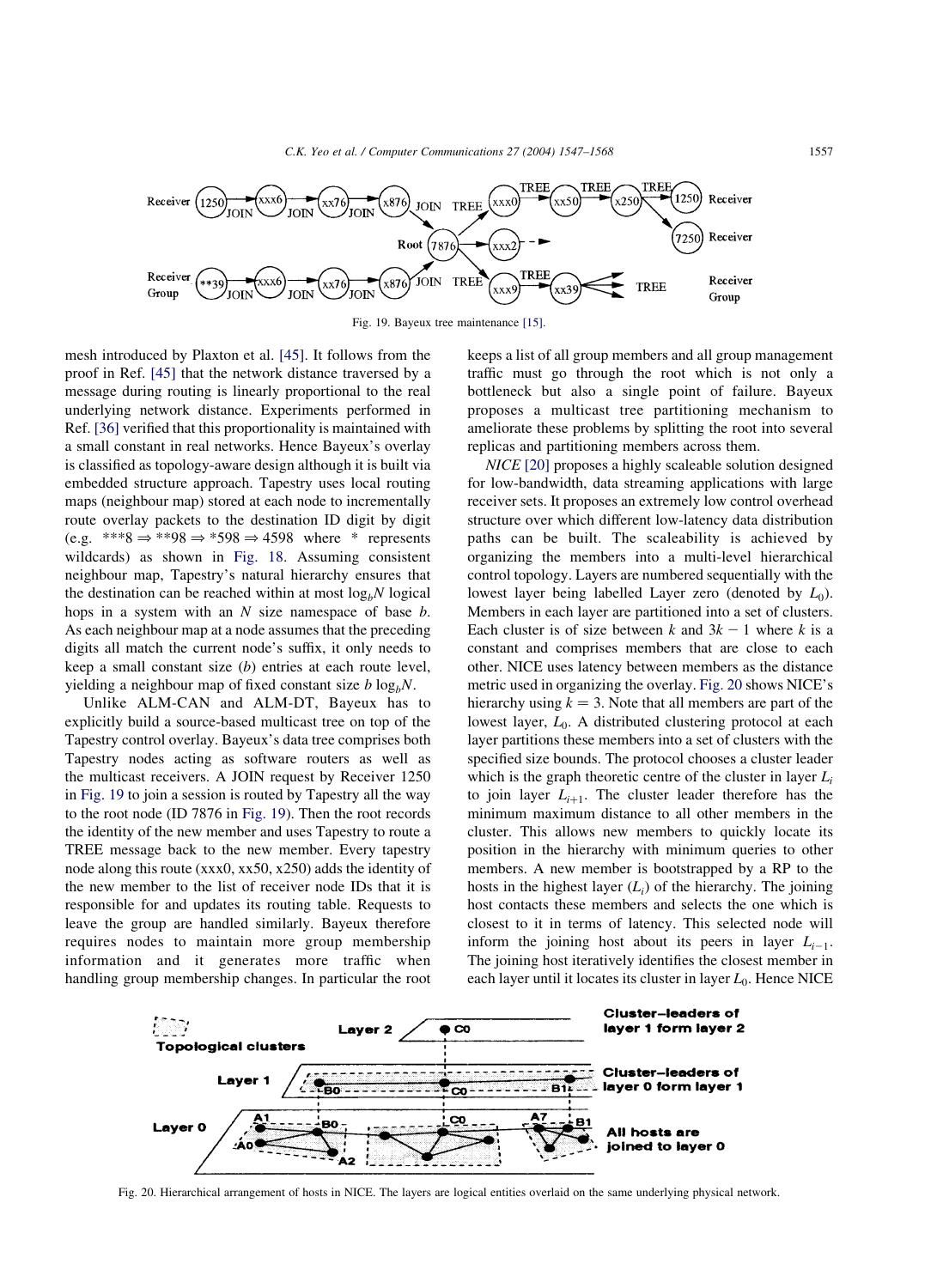

Fig. 21. Control and data delivery paths for a two-layer hierarchy. All  $A_i$  hosts are members of only  $L_0$  clusters. All  $B_i$  hosts are members of both layers  $L_0$  and  $L_1$ . The only C host is the leader of the  $L_1$  cluster comprising itself and all the B hosts [\[20\].](#page-20-0)

is a topology-aware design as it chooses overlay peers based on network locality although its data topology is implicit in the NICE hierarchy. The NICE members hierarchy is used to define both the control and the data topologies. Using cluster size of 4, the control topology is shown in Panel 0 of Fig. 21. The edges indicate the peerings between group members on the overlay topology. Each set of 4 hosts arranged in a 4-clique in Panel 0 are the clusters in layer  $L_0$ . Hosts  $B_0$ ,  $B_1$ ,  $B_2$  and  $C_0$  are the cluster leaders of these four  $L_0$  cluster and form the single cluster in layer  $L_1$ . Host  $C_0$  is the leader of this cluster in layer  $L_1$ . In the control topology, all members of each cluster peer with each other and exchange periodic refresh messages incorporating the latencies between them. For example, the control path peers of  $A_0$  in layer  $L_0$  are all the other members in its  $L_0$ cluster (i.e.  $A_1$ ,  $A_2$  and  $B_0$ ) while those of  $B_0$  which belongs to layers  $L_0$  and  $L_1$  are all the other members of its  $L_0$  cluster (i.e.  $A_0$ ,  $A_1$  and  $A_2$ ) and  $L_1$  cluster (i.e.  $B_1$ ,  $B_2$  and  $C_0$ ). In addition, all members periodically probe members in its supercluster (defined as the cluster in the next higher level where its leader belongs to) to identify a cluster leader than its current one so that the member's hierarchy can be improved to adapt to changing network conditions. Cluster leaders are also responsible for splitting and merging clusters to satisfy the cluster size bound. NICE's worst case control overhead is  $O(k \log N)$  and the number of application level hops on the basic data path between any pair of members is  $O(log N)$ .

The data topology is an embedded source-specific tree defined by a forwarding rule on the control topology without the need to build it explicitly or use any complex routing algorithm. A source sends a data packet to all its peers in the control topology (see Panel 1 of Fig. 21 where  $A_0$  is the source and it forwards data to peers  $A_1$ ,  $A_2$  and  $B_0$ ). A receiving host will only forward the data to its peers if and only if it is the cluster leader (see Panel 1 where cluster leaders  $B_0$ ,  $B_1$ ,  $B_2$  and  $C_0$  forward data to their respective peers). Panels 2 and 3 show different trees rooted at sources  $A_7$  and  $C_0$ , respectively. Loops and partitioning of the data tree may occur due to stale cluster membership data and node failures, respectively. No special mechanisms are introduced except for the members and cluster leaders to

restore the hierarchical relationships and reconcile the cluster view for all members.

SCRIBE [\[16,17\]](#page-20-0) is a large-scale event notification system to disseminate data on topic-based publish-subscribe groups. It builds a source-based multicast shared tree on top of Pastry [\[46\]](#page-20-0) which is a peer-to-peer location and routing overlay network in the Internet. Pastry uses a circular 128-bit namespace and assigns an ID based on this namespace by basing the nodeId on a secure hash of the node's public key or IP address. Given a message and a destination key, Pastry routes the message to the node whose node ID is numerically closer to the key. This is illustrated in Fig. 22. Assuming a Pastry network of N nodes, the expected number of application level hops is  $log<sub>2</sub><sup>b</sup>N$  where *b* is a configuration parameter with a typical value of 4. With concurrent node failures, eventual delivery is guaranteed unless  $1/2$  or more nodes with adjacent nodeIds fail simultaneously (l is an even integer parameter with typical value 16). NodeIds and keys can be interpreted as a sequence of digits in base  $2<sup>b</sup>$ . A node's routing table is organized into  $128/b$  levels with  $2<sup>b</sup>$  entries in each level. The entry in column  $m$  at level  $n$  of a node  $p$ 's routing table points to a node whose nodeId shares the first  $n$  digits with p's nodeId and whose  $(n + 1)$ th digit is m. The routing table entry is left blank if no such node is known. In addition, each node maintains IP addresses for the nodes in its leaf set. A leaf set is the set of l nodes that are numerically closest to the current node with  $\frac{1}{2}$  being smaller and  $\frac{1}{2}$  being bigger.



Fig. 22. Routing a message from node 65a1fc with key d46a1c. The dots depict live nodes in Pastry's circular namespace [\[16\].](#page-20-0)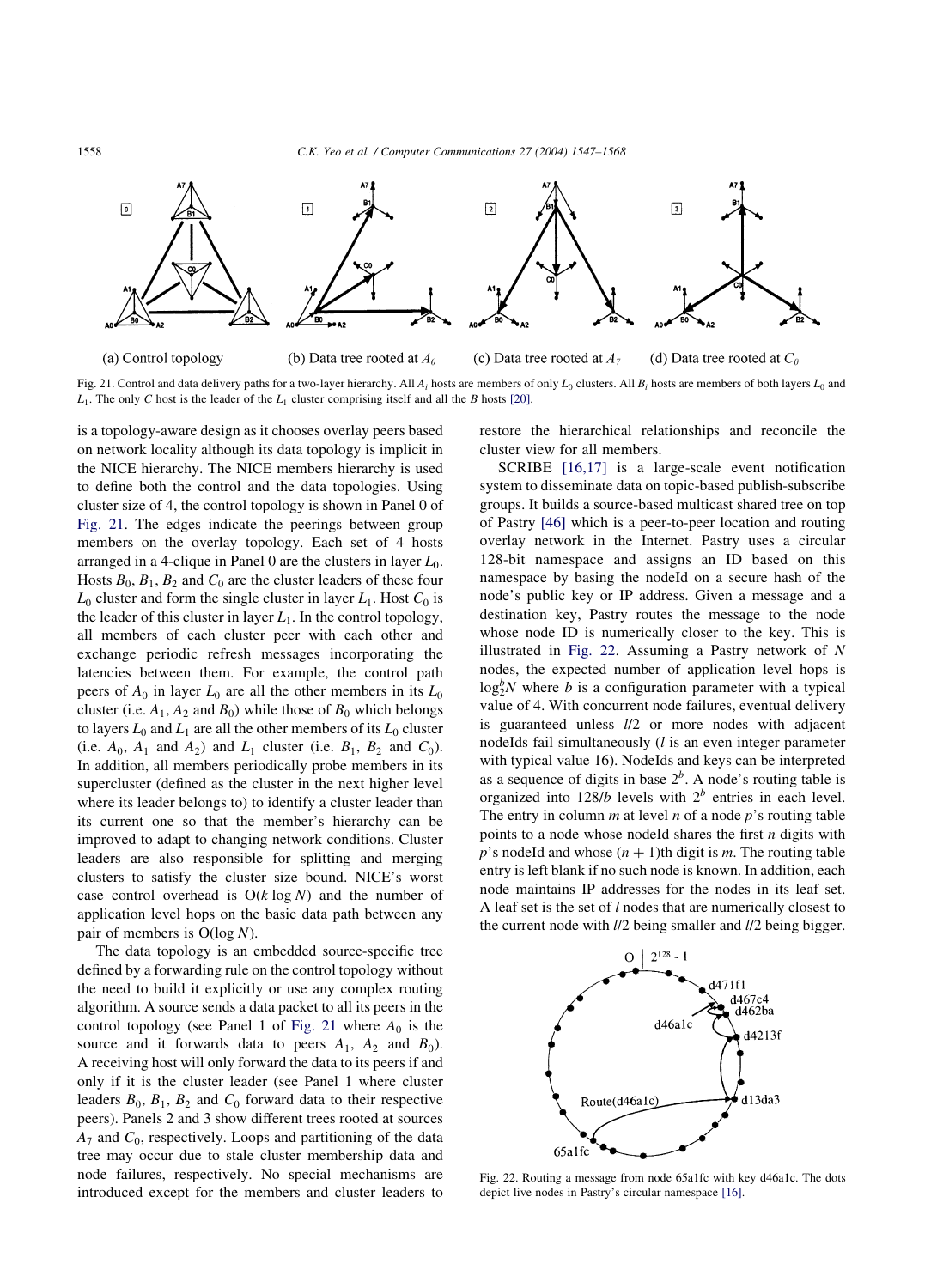Table 2

It also maintains a neighbour set which have members that are close based on the distance metric. The uniform distribution of nodeIds ensures an even population of the nodeId space with only  $log_2^b N$  levels in the routing table populated on average. Moreover, only  $(2<sup>b</sup> - 1)$  entries per level are populated as one of them is the local node. Hence the average state entries maintained by each node is only  $(2^b - 1) \log_2^b N$  entries. Moreover, after a node failure or the joining of a new node, the tables can be repaired by exchanging  $O(log_2^b N)$  messages among the affected nodes. At each routing step, a node forwards the message to a node that shares a longer common prefix with the destination key than its own ID. When no such member is found in the routing table, the message is forwarded to a member in the leaf set that is numerically closer to the destination key than its own ID. Similar to Tapestry, Pastry exploits network locality to reduce routing delays by measuring the delay (RTT) to a small number of nodes when building the routing tables. For each routing table entry, it chooses the closest nodes whose nodeId satisfies the constraint for that entry. Since the constraints are stronger for the lower levels of the routing table, the average delay of each Pastry hop increases exponentially until it reaches the average delay between two nodes in the network.

The control topology of SCRIBE is essentially that of Pastry where the neighbours of any member on the control path include all in its routing table, neighbourhood set and leaf set entries. Neighbours exchange refresh messages with one another. A new node X, joining Pastry is bootstrapped to an existing node A to route a join message using X as the key. It is routed to the existing node Z with nodeId numerically closest to X. X obtains the leaf set from Z and the ith row of the routing table from the ith node encountered along the route from A to Z thereby initializing its state and notifying neighbours of its arrival. In the event of a failed node, neighbours learn of its demise and update their leaf sets. The recovering node will contact the nodes in its last known leaf set, obtain their leaf sets and updates its own. Each multicast group in SCRIBE typically consists of a subset of the members that have already joined the Pastry control topology and has its own ID (called topic identifier). In other words, a member needs to be joined to the Pastry overlay in order to join a SCRIBE multicast group. SCRIBE creates a multicast tree, rooted at the RP as its data topology. The RP is the node with nodeId closest to the topic identifier and the tree is formed by joining the Pastry routes from each group member to the RP. A Pastry node that wishes to join a SCRIBE group simply routes a join message using the topic identifier as its destination key. All members on this path that are not already part of the multicast data delivery tree for the group add themselves to the tree. SCRIBE node therefore maintains a children table for the group containing an entry (IP address and nodeID) for each of its children in the multicast tree. Upon detection of a tree partition, the SCRIBE node will call Pastry to route a join request to

| $1$ ave $\epsilon$<br>Flat versus hierarchical topologies |  |
|-----------------------------------------------------------|--|
| Flat                                                      |  |
|                                                           |  |

| Flat       |             |               | Hierarchical |
|------------|-------------|---------------|--------------|
| ALMA       | Bayeux      | Overcast      | Kudos        |
| ALMI       | HМ          | <b>SCRIBE</b> | <b>NICE</b>  |
| ALM-CAN    | Narada      | Scattercast   |              |
| ALM-DT     | <b>OMNI</b> | <b>TBCP</b>   |              |
| <b>BTP</b> |             | Yoid          |              |

its topic identifier. In the process, Pastry will route the message to a new parent thus repairing the multicast tree.

#### 2.4. Flat topology versus hierarchy topology

A flat topology is one where there is only a single-layer overlay sitting atop the physical network. All nodes in the overlay are in the same logical level. A hierarchical design introduces hierarchy into the overlay forming a multi-layer overlay. Nodes form clusters at the lowest level where each cluster has a leader. The leaders in turn form clusters at the next level and so on. Table 2 shows that Kudos and NICE are the only advocates of hierarchical topologies. The main advantage of a hierarchical overlay lies in its ability to scale and low management overhead since measure probes are run across smaller groups. This is achieved at the cost of efficiency as the children nodes in different clusters are unable to form overlay links to one another and there is additional overhead in maintaining the clusters. As explained above, Kudos builds a 2-level hierarchical overlay while NICE is a multi-level overlay. It is noted that TBCP introduces a form of hierarchy by organizing its members into different domains based on their domain identities to cluster members of the same domain into the same subtree so as to improve tree efficiency. However, as the domain roots do not form another layer of overlay among themselves, TBCP is thus still classified as a flat topology with a single-layer overlay.

#### 3. Classification by service models

By service model, we refer to the manner in which data is being delivered to the multiple destinations, namely best-effort delivery versus reliable delivery and sourcespecific delivery model (one-to-many) versus any-source delivery model (many-to-many). The service model will determine the type of applications the various multicast techniques can support. For example, real-time broadcast streaming of multimedia data and certain collaborative applications such as audio and video conferencing are tolerant of loss and hence best-effort delivery will suffice while certain types of content distribution such as data replication services will require data integrity and therefore entails reliable transfer. Content distribution usually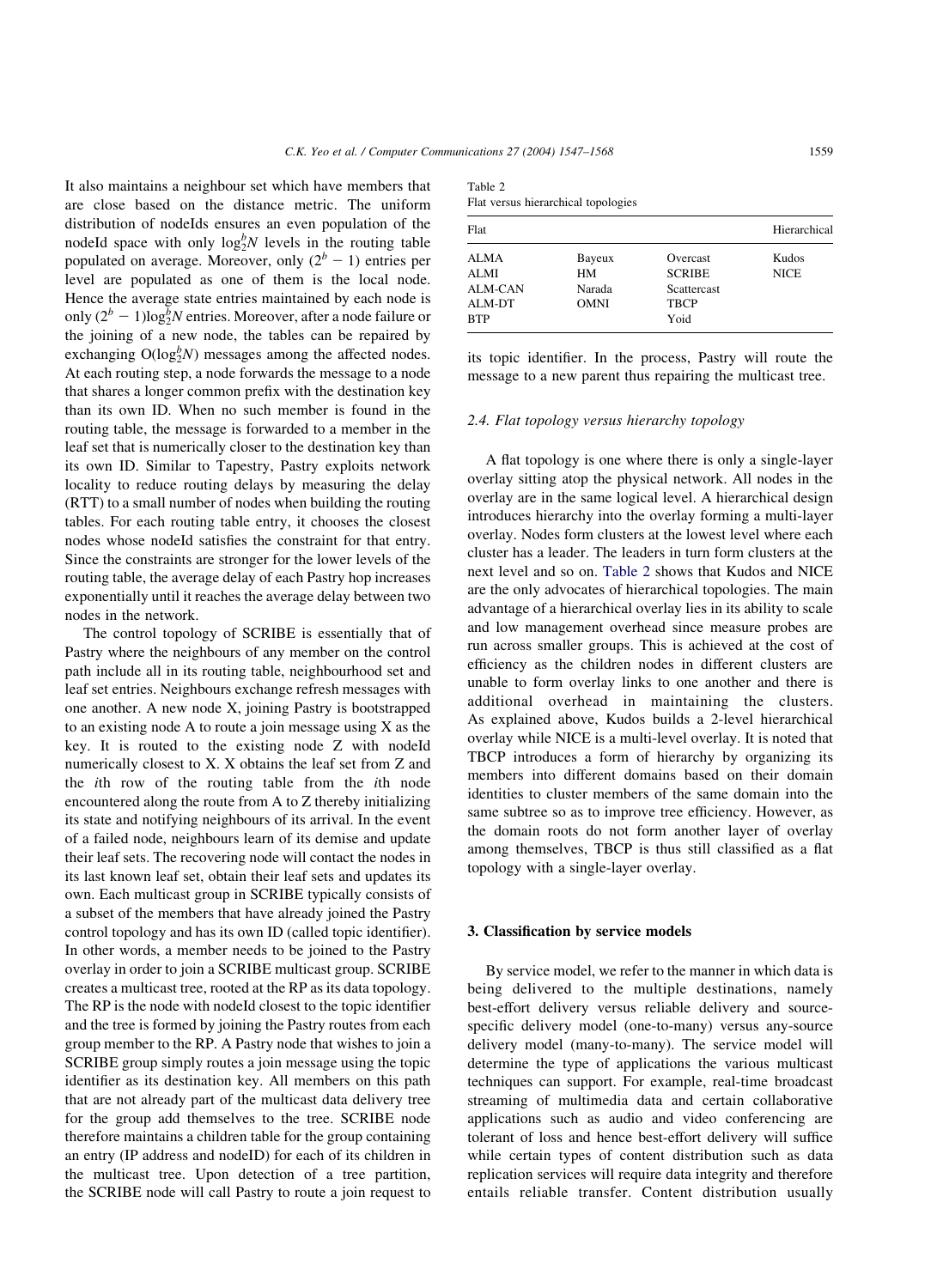belongs to the source-specific model while collaborative applications use the any-source model.

## 3.1. Best effort versus reliable transfer

Note that the definition of reliable transfer here is more rigorous and refers to end-to-end reliability. In other words, it includes more than just the use of TCP for data transfer. TCP only ensures hop-to-hop reliability which prevents losses due to transmission error and network congestion albeit at the expense of real-time delivery. To recover from error arising from delivery tree transitions and node failures, error recovery techniques such as data duplication and retransmissions must be incorporated. These techniques, as well as hop-to-hop TCP transfer impose a back pressure on the source as the source needs to handle the retransmission requests and rate-limit itself to avoid buffer overflow. In this respect, the receivers in application level multicast techniques can help to ease the pressure on the source if they possess buffering and/or rate-limiting capability as flow control and retransmissions can be handled locally.

It is noted without prejudice that all the proposals covered herein are capable of best effort delivery be it via TCP or UDP transfer with the former being deployed at the expense of real-time performance. Table 3 shows how the various application multicast solutions can be fitted into the different service models based on the above definitions. Only a handful of proposals, namely, ALMI, Scattercast, Bayeux and Overcast incorporated additional mechanisms and protocols to support end-to-end reliable transfer while the rest choose to focus on specific applications and the efficiencies of the overlays. Yoid has included sequence number in the packet header in the Yoid Delivery Protocol specifications for in-order delivery [\[35\]](#page-20-0) but it has, however, not defined the protocols for lost packet recovery.

ALMI and Scattercast support data delivery via both UDP and TCP. In addition, ALMI proposes out-of-band connection direct to the source for re-transmission for error recovery and in cases where application has buffering capability, retransmission can happen locally. Scattercast uses Scaleable Reliable Multicast (SRM) [\[32\]](#page-20-0) in addition to TCP for hop-to-hop reliability. To recover lost data, a receiver issues recovery requests which get forwarded from its local proxy (called SCX) through other SCXs

Table 3

Classification by data transfer reliability

| Best effort delivery                                        |              |               |                      |  |
|-------------------------------------------------------------|--------------|---------------|----------------------|--|
| Without complete end-to-end reliable transfer<br>mechanisms |              |               | Reliable<br>delivery |  |
| ALMA                                                        | <b>Kudos</b> | <b>SCRIBE</b> | ALMI                 |  |
| ALM-DT                                                      | Narada       | Yoid          | <b>Scattercast</b>   |  |
| ALM-CAN                                                     | <b>NICE</b>  | HМ            | Bayeux               |  |
| <b>BTP</b>                                                  | <b>OMNI</b>  | <b>TBCP</b>   | Overcast             |  |

towards the source until one of the SCX can recover the data either from itself or its local group. It uses a scheme based on PGM (PraGmatic Multicast) [\[33\]](#page-20-0) and BCFS (Bread-Crumb Forwarding Service) [\[34\]](#page-20-0) to limit the scope of retransmitted data so that data is only re-transmitted to those links which have requested for it. The links are kept as soft state in each SCX.

Bayeux leverages the redundant paths to every destination provided by Tapestry, an overlay location and routing layer presented by Zhao et. al. [\[36\]](#page-20-0) for end-to-end reliability. It proposes a suite of protocols which include 100% data duplication on the first backup route to selective duplication based on the probability of successful delivery of each link. Other protocols do away with data duplication by either using heuristics to choose the best outgoing path for each packet or predicting the shortest and most reliable outgoing link to the next hop Tapestry router. To date, Bayeux has adopted the latter approach to minimize overheads due to data duplication.

Overcast provides reliable data transfer to users via TCP over its overlay of proxy nodes (called Overcast nodes) that reside within the network infrastructure. Overcast node performs store-and-forward and failure recovery operations. It maintains a log of the data it has received and stored, and upon failure recovery, it resumes on-demand distribution from where it leaves off.

## 3.2. Source-specific versus any-source delivery

Table 4 shows the classification of the various techniques into source specific versus any-source models. The former builds data delivery tree rooted at a single source with one tree for each source while the latter builds a group-shared tree where any members in the tree can be a source. The shared tree is usually rooted at the dominant source though it can be rooted at any node as defined by the respective tree-building algorithms. Source-specific trees are simple and are known to have latency advantage over group-shared trees although routing states associated with source-specific tree grow linearly with the number of data sources as this approach needs to deal with the overhead of maintaining and optimizing multiple trees. This is, however, less of a concern on end hosts than on routers. On the other hand, group-shared trees reduce routing inefficiency and incur less overhead in tree building and management but are not optimized for the individual source and are susceptible to a central point of failure.

Table 4 Classification by single-source versus any-source model

|                 | Source specific model<br>Any-source model |                              |                     |
|-----------------|-------------------------------------------|------------------------------|---------------------|
| ALMA            | <b>NICE</b>                               | ALMI                         | HМ                  |
| Bayeux          | <b>OMNI</b>                               | ALM-DT                       | <b>SCRIBE</b>       |
| Kudos<br>Narada | Overcast<br>Scattercast                   | <b>ALM-CAN</b><br><b>BTP</b> | <b>TBCP</b><br>Yoid |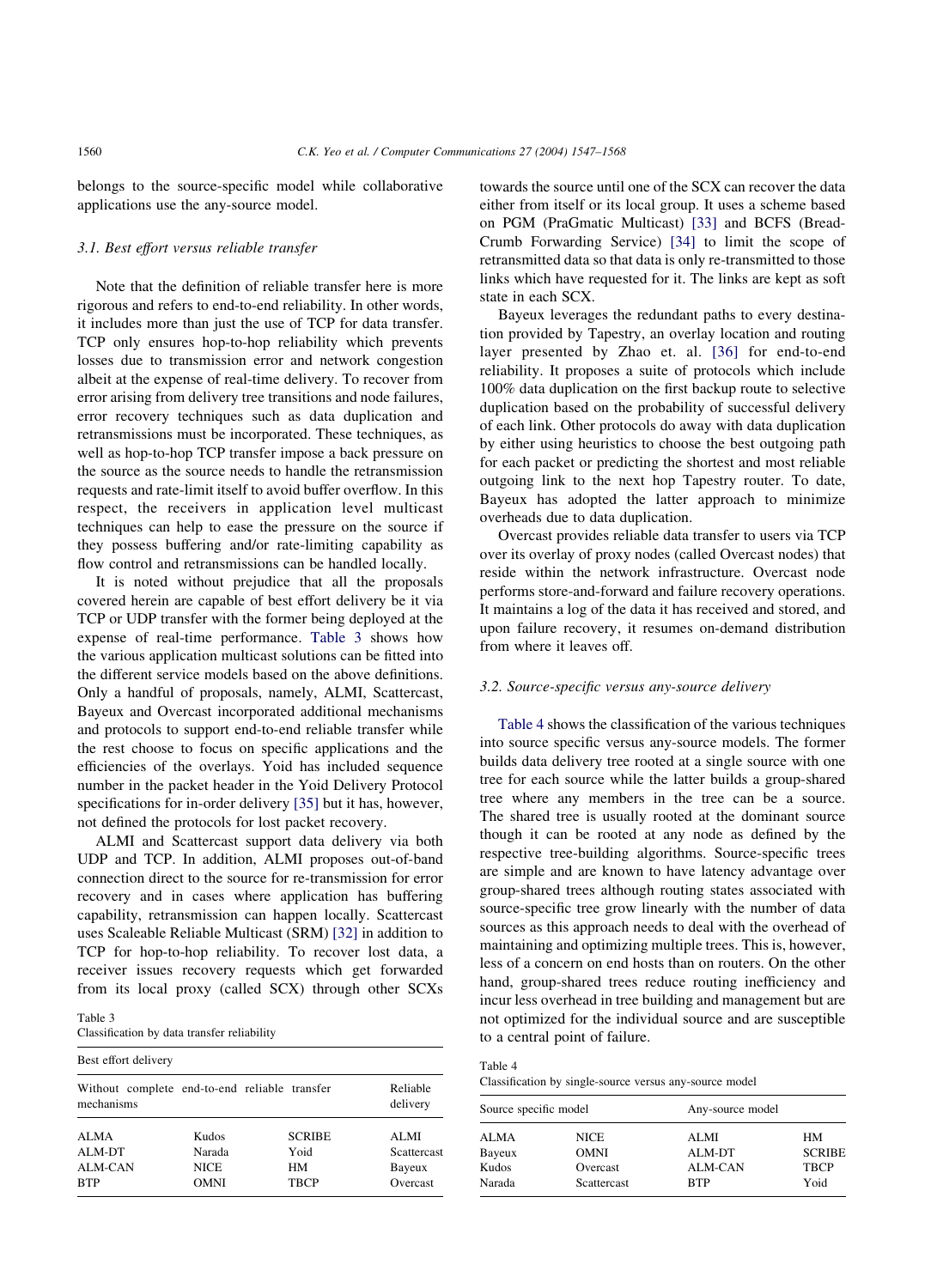The service models adopted by the various proposals are largely influenced by the targeted primary applications. ALMA, Bayeux, Narada, Kudos, NICE, OMNI, Overcast and Scattercast are aimed at media streaming and broadcast applications which are characterized by a single source. These proposals therefore fully exploit this characteristic to produce simple and efficient data delivery trees. Proposals such as ALMI are primarily targeted at collaborative applications where there can be more than one source per group while the rest are more generic in their service models. Hence, if the applications do not entail multiple sources, the proposals classified under the any-source model perform as per those in the source specific model. Any-source model is hence a superset of the single-source model.

#### 4. Classification by architecture

Architecturally, proposals for overlay based multicast can be distinguished by whether they assume a peer-to-peer architecture or an infrastructure (proxy) based architecture. A peer-to-peer (P2P) approach constructs the overlay across end-users with all functionalities being vested with these end-users. A proxy based approach makes explicit use of infrastructure service agents or proxies or dedicated servers strategically deployed within the network to provide efficient data distribution and value-added services to a set of end hosts. The overlay is built across these proxies and end hosts attach themselves to proxies with the proxies operating on their behalf.

The diverse application layer techniques can also differ in the approaches adopted for the overlay creation and maintenance. This will determine the presence and role of a central controller in their architectures. The functions of this controller include being a centralized tree construction server, a centralized directory of all members, managing group membership such as join and leave processes and performing partition recovery.

#### 4.1. Peer-to-peer versus proxy support

P2P architectures have the attractive property of scaleability. This is because being distributed, each peer needs only to keep state for a small number of peers. Its other advantages include the simplicity of set-up and deployment, its resource sharing capability as well as dynamicity. Their vast combined resources such as physical connectivity, computing resources may be heterogeneous but they can be individually harnessed according to their capacities. P2P systems thus provide redundancy as a single failure will not radically affect the big group. Peers can be dynamically deployed in large numbers and at hot spots quickly with minimum prior configuration.

The merits of using proxies as opposed to any end hosts lie mainly in their functional dedication. Being dedicated, homogeneous and better provisioned than individual hosts,

| Table 5                                      |
|----------------------------------------------|
| Classification by the need for proxy support |

| Peer-to-peer based                                                                                                              | Infrastructure support                                                                                                                                             |  |
|---------------------------------------------------------------------------------------------------------------------------------|--------------------------------------------------------------------------------------------------------------------------------------------------------------------|--|
| ALMA<br>HМ<br>Narada<br>ALMI<br>ALM-DT<br><b>NICE</b><br><b>SCRIBE</b><br><b>ALM-CAN</b><br>Yoid<br><b>BTP</b><br>Kudos<br>TBCP | Bayeux (uses Tapestry nodes)<br><b>OMNI</b> (uses Multicast Service Nodes, MSNs)<br>Overcast (uses Overcast nodes)<br>Scattercast (uses ScatterCast proXies, SCXs) |  |

proxies are thus more reliable and robust to failure. Proxies are persistent beyond the lifetime of individual hosts. They are more intelligent than end-hosts as they can provide value-added services such as being pre-configured with application specific components to render them applicationaware. In addition, they can be positioned at strategic positions such as co-locating with IP routers or at hotspots to provide more efficient services. However, there may be problems with the acceptance and deployment of such proxy, and when compared to P2P systems, it is less responsive to changing environment conditions as proxy placement is usually static and has to be manually deployed. Table 5 distinguishes the P2P systems from their proxy based counterparts.

OMNI deploys proxies called Multicast Service Nodes (MSNs) across the network. It is aimed at large scale data distributions where there is a single source, e.g. a webcast. Prior to the commencement of the webcast, the MSNs will organize themselves into an initial data delivery tree where clients join and leave the tree dynamically. The root MSN is the one that is connected to the source. This tree of MSN will transform itself to adapt to changing network conditions. Overcast organizes a set of proxies called overcast nodes into a distribution tree rooted at a central source for single source reliable multicast. A distinguishing feature of Overcast is the explicit provision of permanent storage capacities in the network fabric accomplished through its proxies to support applications such as broadcasting and reliable data-delivery applications where delay is not a concern. Scattercast uses its ScatterCast proxies (SCXs) to build an intelligent, application-aware proxy infrastructure to provide a customizable framework for efficient broadcasting. Application specific components such as rate adaptation are incorporated into these SCXs to provide more application functionality. SCX also serves to repair partitions in the overlay network. Clients are either statically configured with the location of their closest SCX or locate their SCX via a registry or dynamically via DHCP. Bayeux has a unique feature in that the overlay built comprises both end hosts as well as infrastructure nodes called Tapestry nodes [\[36\].](#page-20-0) These reliable servers are installed across the network to act as software routers with multicast functionality.

A point to note is that for HM, only designated members (DM) are involved in the building of the shared tree.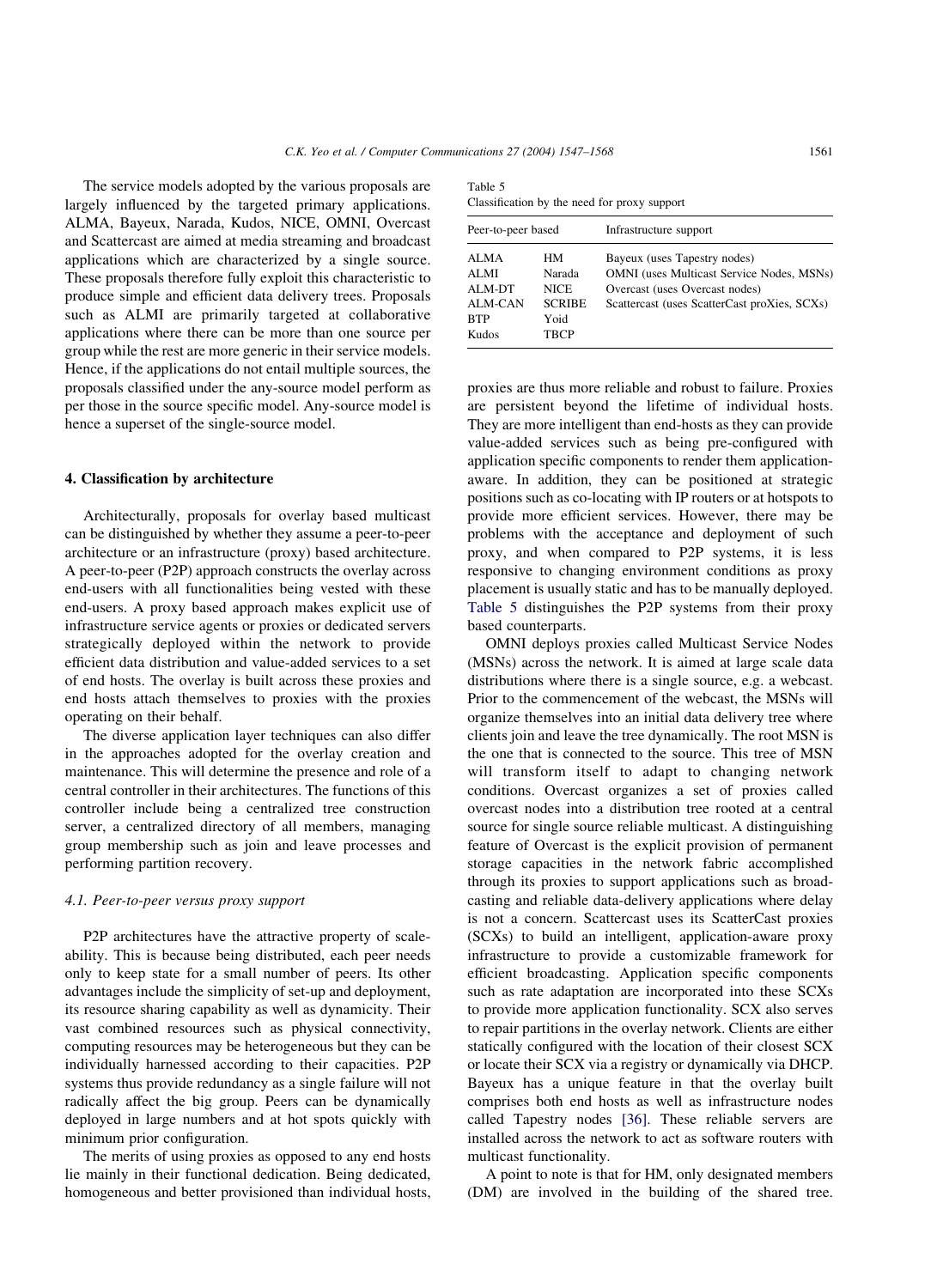The DM can be a single host or a member which is elected to act on behalf of the members in a multicast island. The DM communicates with its island members via local multicast. Hence, some researchers may consider DMs as proxies and classify HM as a proxy-based system. However, in this paper, we classiy HM as a peer-to-peer system as the DMs are not dedicated server nodes but are specially designated end hosts.

#### 4.2. Centralized controller, distributed approach or hybrid

A centralized approach to the overlay tree creation problem refers to the vesting of all responsibilities for group management, overlay computation and optimization with a central controller. The controller maintains group information, handles group membership, collects measurements from all members, computes optimal distribution tree and disseminates the routing tables to all members. The main advantage of a centralized controller is in the great simplification of the routing algorithms, the more efficient and simpler group management and the provision of a reliable mechanism to prevent tree partitions and routing loops. However, the centralized nature limits its scaleability and poses other reliability problem as it is more susceptible to a central point of failure while it helps to alleviate problems of tree partitions and looping.

As the name implies, distributed approach is receiverbased and it distributes the responsibilities of group membership and overlay topology computation to the individual nodes of the overlay network. It is therefore relatively more robust to failure as failure of an individual node will not impact the entire group. Having no central controller as a potential bottleneck, the distributed approach is thus more scaleable. However, a fully distributed approach causes excessive overheads and is not as optimal and efficient in building optimal overlay.

A hybrid approach is one where a lightweight controller is still used to facilitate some of the group management (e.g. join process), overlay construction and error recovery functions while the actual overlay construction is left to a distributed algorithm. Table 6 shows the classification of the techniques via their incorporation of central controller into the architecture.

ALMI is by far the only technique which advocates a completely centralized solution where a session controller has total knowledge of group membership as well as of the characteristics of a mesh connecting the members. New member only needs to learn of the controller from either online or offline means such as URL, email, etc. and simply issues a join request to the controller. Mesh characteristics are collected from periodic active probes sent by members to measure application level performance metric which in this case is round trip time. Based on this knowledge the session controller builds a minimum spanning tree and disseminates the routing tables to all the members. The use of a centralized approach simplifies

| Table 6 |                                                               |  |  |
|---------|---------------------------------------------------------------|--|--|
|         | Classification by centralized, distributed or hybrid approach |  |  |

| Centralized | Distributed                                               |                                                                        | Hybrid                                      |
|-------------|-----------------------------------------------------------|------------------------------------------------------------------------|---------------------------------------------|
| ALMI        | <b>ALM-CAN</b><br>Bayeux<br><b>BTP</b><br>Kudos<br>Narada | <b>NICE</b><br>Overcast<br>Scattercast<br><b>SCRIBE</b><br><b>TBCP</b> | ALMA<br>ALM-DT<br>HМ<br><b>OMNI</b><br>Yoid |

the tree building process and enables the ALMI data distribution trees to be close to source-rooted IP multicast trees in efficiency with low performance tradeoff. Moreover, it makes for better reliability as tree partition and looping can be avoided and reduces overhead during a change of membership or recovery from node failure as these are more effectively managed by a central entity. However, the centralized nature of this architecture limits its scaleability and hence it is targeted at collaborative applications and scales to large number of sparse groups. The session controller also constitutes a single point of failure.

Those proposals classified under distributed approach in Table 6 adopt a distributed algorithm for overlay construction and dispense with any centralized controller or server. However, they do require some form of bootstrap mechanisms for a host to learn of some nodes in the multicast group or to learn of the root of the data delivery tree. Bayeux advertises the root nodes of its data delivery trees in the network via Tapestry's location services and its root nodes handle all join and leave requests. BTP, Kudos, Narada assume the availability of some out-of-band bootstrap protocol. Overcast nodes (proxies) who wish to join the overlay is bootstrapped via a global well known registry. Clients who wish to join the overcast session discover the root via a web registry. The root node selects the best overcast proxy to serve the clients based on the status information in its database and performs the redirection. SCRIBE requires a contact node in the overlay to bootstrap the join process while NICE and TBCP need a rendezvous point to learn of the highest level nodes in NICE's hierarchy and to advertise the root of the TBCP's shared tree, respectively. Scattercast provides a well-known list of rendezvous SCXs for a new SCX to bootstrap itself and then relies on gossip-style discovery to locate other SCXs. For clients joining a Scattercast session, they are statically configured with the location of its closest SCX. ALM-CAN requires a bootstrap node which maintains a partial list of members.

ALMA, ALM-DT, HM and Yoid are examples of a hybrid approach whereby a light-weight controller is incorporated in the architecture while the overlay construction algorithms are distributed. ALMA, ALM-DT and Yoid use a centralized server as a rendezvous point for new members to join the group. Membership status is maintained at these rendezvous points. In addition, ALM-DT and Yoid make use of the server to recover from overlay partition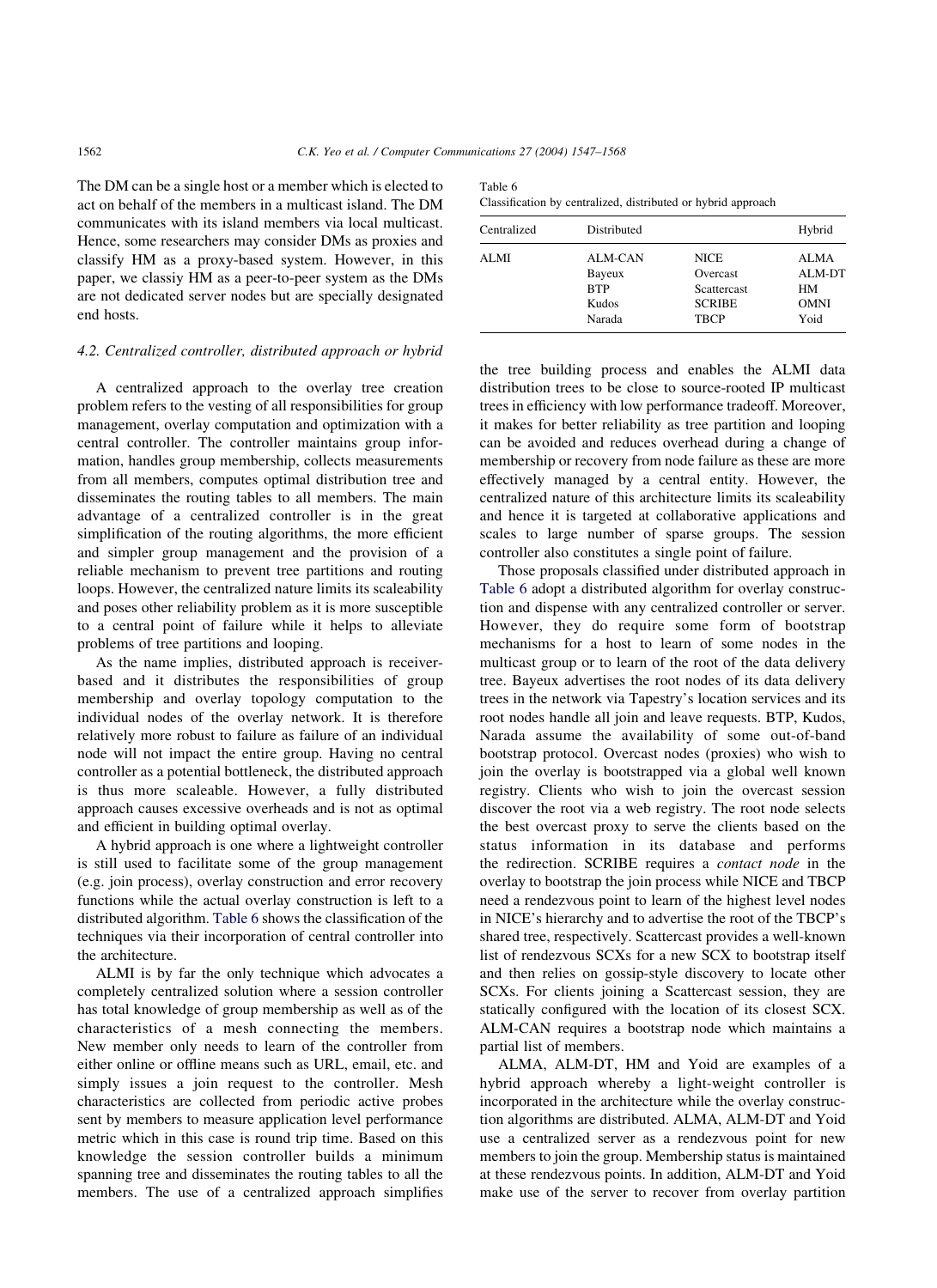when a member leaves the group. As for ALMA, other mechanisms, namely, dynamic gossip and spirals, have been incorporated to recover from tree partition problems [\[24,25\].](#page-20-0) Reverting to the centralized server is a last recourse for ALMA in the event that these mechanisms failed simultaneously. HM employs a dedicated Host Multicast Rendezvous Point (HMRP) where new members can learn about the roots of the shared trees and bootstrap themselves. The roots stored in the HMRP are kept current through periodic refreshes. OMNI operates quite differently from the other techniques. As described in section 2.1, OMNI builds an overlay across its proxies called MSNs. Prior to a session, OMNI must execute a centralized initialized procedure. The source will first be linked to a MSN identified by some bootstrap mechanism. This root MSN gathers the latency measurements between itself and the other MSNs and use this knowledge to build the initial data delivery tree and distributes the topology to the member MSNs. This centralized computation of the tree building algorithm does not impact the data delivery as it operates off-line before data delivery commences. The subsequent optimization process for the data delivery tree is performed in a distributed manner without central intervention.

## 5. Performance comparison

As the application layer multicast techniques reviewed here vary widely in their goals, designs, performance evaluation metrics and evaluation strategies, it is not possible to evaluate all of them comparatively. Neither is it possible to examine all the performance evaluation metrics exhaustively. Instead, this paper focuses on the few more common evaluation metrics adopted and will provide comparative data wherever available. The evaluation metric covered here includes scaleability measured intuitively in terms of the size of the multicast receivers it can support, the protocol efficiency in terms of the quality of data paths measured, control overheads, amount of state information to be maintained at each member node and failure tolerance.

## 5.1. Scaleability

The scaleability of a solution is limited by the protocol efficiency which comprises factors such as control overheads, time and resources used to construct the application layer multicast overlay, the amount of state kept by each node to maintain the overlay. An intuitive but simple approach which can provide a quick insight into the scaleability of each technique is via the number of receivers each of the proposals can support. This data is readily provided in all the research proposals. Table 7 summarizes their scaleability. However, a point to note is that a system which scales to small group may not necessarily be viewed as inferior to one which scales to a large group as each can serve the different needs of different applications. The group

| Table 7 |        | Scaleability comparison in terms of the group size supported |      |
|---------|--------|--------------------------------------------------------------|------|
| Small   | Medium | I arge                                                       | Verv |

| Small | Medium                                                    | Large                                                                                        | Very large            |
|-------|-----------------------------------------------------------|----------------------------------------------------------------------------------------------|-----------------------|
| ALMI  | ALMA<br><b>BTP</b><br>HM<br>Narada<br><b>TBCP</b><br>Yoid | <b>ALM-CAN</b><br>Bayeux<br>Kudos<br><b>OMNI</b><br>Overcast<br>Scattercast<br><b>SCRIBE</b> | ALM-DT<br><b>NICE</b> |

size supported is banded into the following:

- small (several tens of members);
- † medium (several hundreds of members);
- large (several thousands of members);
- † very large (tens of thousands of members).

#### 5.2. Efficiency of protocols

There are many different parameters for evaluating the efficiency of the various proposals. Here we are interested in the quality of data paths generated, the amount of overhead network traffic that is attributable to overlay maintenance, network probing and other control functions, amount of state maintained by each node and the robustness to failure.

#### 5.2.1. Performance metrics

The quality of data path is commonly evaluated using two metrics:

- Stretch also termed as Relative Delay Penalty (RDP) is a measure of the increase in latency that applications incur while using overlay routing. It is the ratio of a protocol's unicast routing distances to IP unicast routing distances. Assuming symmetric routing, IP multicast and naïve unicast both have a Stretch or RDP of one.
- Stress is a measure of how effective a protocol is in distributing network load across different physical links. It is defined on a per link or per node basis and counts the number of identical packets sent by the protocol over that link or node. IP multicast has no redundant packet replication and hence has a stress of one while naïve unicast has a worst case stress equal to the number of receivers.

In general, it is difficult to analytically compute and quantify the stretch or stress metrics for most protocols as most of these results are obtained either via simulation or empirically and they are all presented graphically. The performance also varies according to group sizes and the characteristics of the underlying topology. Nevertheless, by examining their plots, all of them have shown reasonable to good performance in either stretch or stress or both depending on their optimizing goals. To provide some feel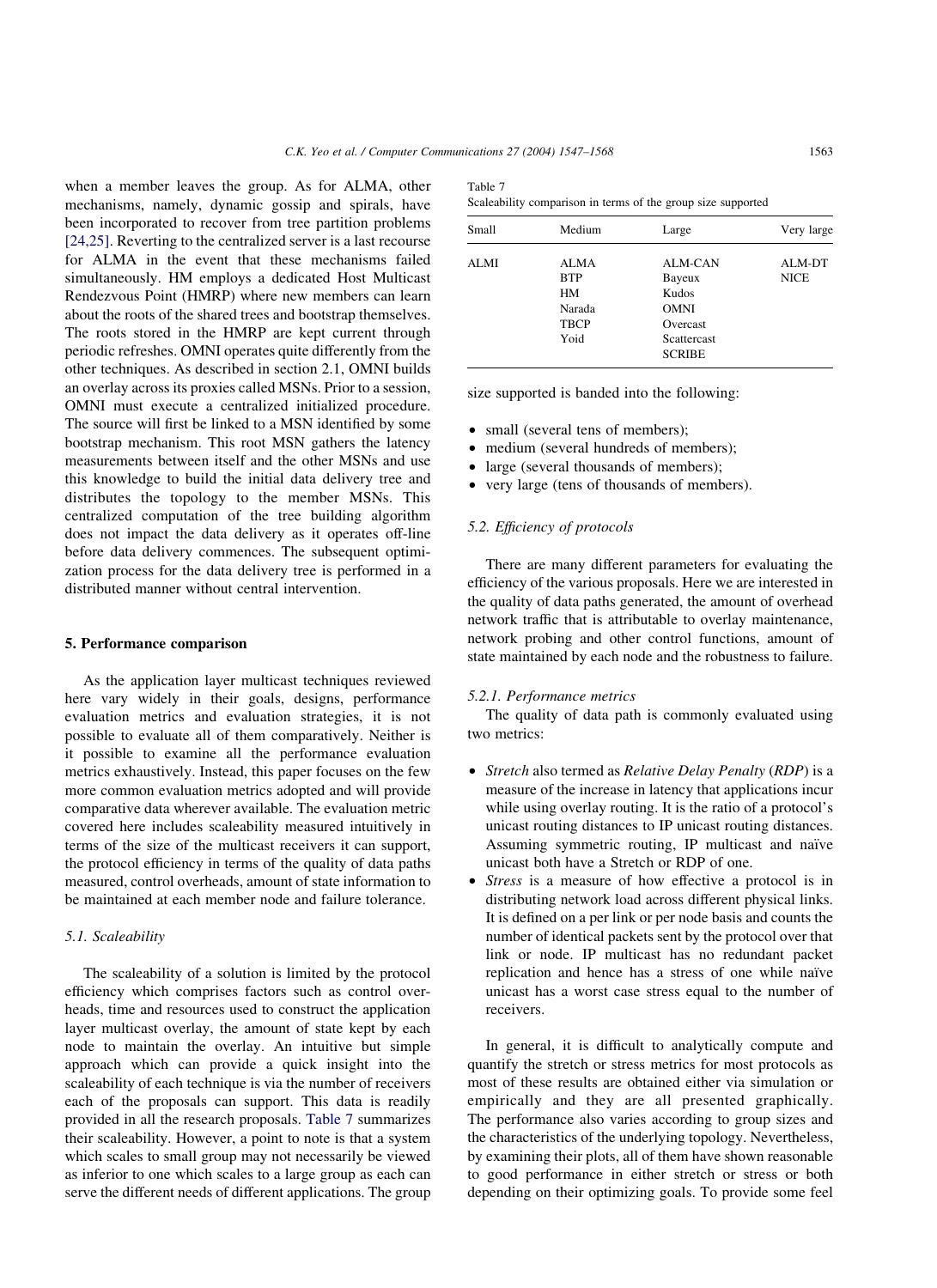on the quality of the data path, the Path Length measured in terms of the number of application-level hops and the Outdegree of a node on the data delivery tree are metrics which are indirectly related to the stress and stretch metrics and can be easily analysed for some protocols. The Path Length is an indicator of the stretch of the protocol while the Outdegree provides an upper bound for the number of times that a data packet is forwarded at a node which contributes directly to the stress of the entire overlay.

Protocol Overhead refers to the total bytes of non-data traffic that enters the network. This overhead includes control and maintenance traffic required to maintain the overlay and state management as all application layer multicast solutions require nodes to exchange refresh messages with its neighbours, the probe traffic and other active measurements performed during the overlay self-organization and maintenance process. The average overhead per node is commonly used as an indicator of the scaleability of the protocol.

Another metric that is closely related to protocol overhead is the amount of information kept by each node on the overlay. Herein lies their relation. State Information maintained in each node has to be periodically updated to reflect dynamically changing network environment. This implies that a node maintaining more state information will generate more update messages, thereby contributing to additional protocol overhead. This metric therefore directly impacts the scaleability of a technique. Information maintained by each node includes routing tables and group state. Protocols which require the full set of member state to be stored in each node are thus not as scaleable as those which only maintain partial group member state.

Failure Tolerance is actually a multi-factorial function, being dependent on the various mechanisms put in place for error and failure recovery; whether the system is proxy-based or peer-to-peer based; whether the system relies on dedicated lower-level infrastructure support; whether the protocols are prone to a single point of failure or the failure can be contained and localized. Section 2 has detailed the mechanisms put in place for error and failure recovery in the various overlay topology designs while Section 4.1 has addressed the facts that proxy-based system is inherently more robust than peer-to-peer based system. It is acknowledged that application level multicast techniques are certainly not as robust as one based on IP multicast with lower-level dedicated infrastructure support since the end-hosts are not as well provisioned, persistent and reliable as the infrastructure set up by the Internet Service providers. This fact, notwithstanding, to facilitate a single-dimension evaluation of application level multicast solutions without being intertwined into the convolutions of the different impacting factors listed above, Failure Tolerance is simply defined herein as whether the protocols are prone to a single point of failure or the failure can be contained and localized. It is important to highlight that the single point of failure in the context of application level

multicast protocols is not as catastrophic as it sounds. This vulnerable point refers to the centralized node or dedicated controller used by the two protocols to manage overlay construction and membership. It does not refer to the source of the multicast session as in the event that the source fails, there will be no session at all. Hence, the failure of this centralized point only prevents new members from joining the groups but does not incapacitate the entire system. Its impact on members who have already joined the groups is minimal or none depending on the respective algorithms. Hence all members and sessions in progress continue to function. Such protocols will generally strengthen this critical point with server clusters or replicated servers to minimize the probability of failure and to recover as soon as possible. Localize failure refers to failure which only impacts the failed node and its immediate neighbours and does not impact any join processes.

#### 5.2.2. Comparison and evaluation

[Table 8](#page-18-0) shows a summary of the performance of the various protocols in terms of the performance evaluation metrics spelt out above.

Stretch: As discussed in Section 5.2.1, path length, which is derived from the number of application level hops, provides a good indication of the relative maximum Stretch of the various techniques. From [Table 8,](#page-18-0) it can be observed that the number of application level hops is only bounded for those techniques which use embedded structure to construct their overlay. Tree and mesh-tree techniques possess unbounded hops and hence are likely to have longer maximum stretch than their embedded structure counterparts. The exception is OMNI which predetermines the number of nodes during its initialization phase prior to data delivery.

Stress: Outdegree provides an upper bound for the number of times that a data packet is forwarded at a node which contributes directly to the stress of the entire overlay. Similar to the performance for stretch, embedded structure has an intrinsic bound for maximum outdegree per node whereas tree and mesh-tree approaches have to impose a degree constraint to minimize stress and optimize bandwidth. This constraint can take the form of a static user defined outdegree (e.g. ALMA, ALMI, HM, Yoid) or a more dynamic one where users (Narada) or proxies (OMNI, Scattercast) set the degree constraint according to its prevailing bandwidth. The exception is BTP and Overcast where there is no degree constraint imposed.

Protocol Overhead and State Information Maintained. The overhead introduced by the protocol in the form of nondata traffic entering the overlay network is normalized as the average control overhead per node in [Table 8](#page-18-0) to facilitate comparison among the different techniques. This is also directly related to the number of state entries per node as the more states a node keeps, more updates are required to maintain its currency thereby impacting the amount of control information needed to maintain, improve and repair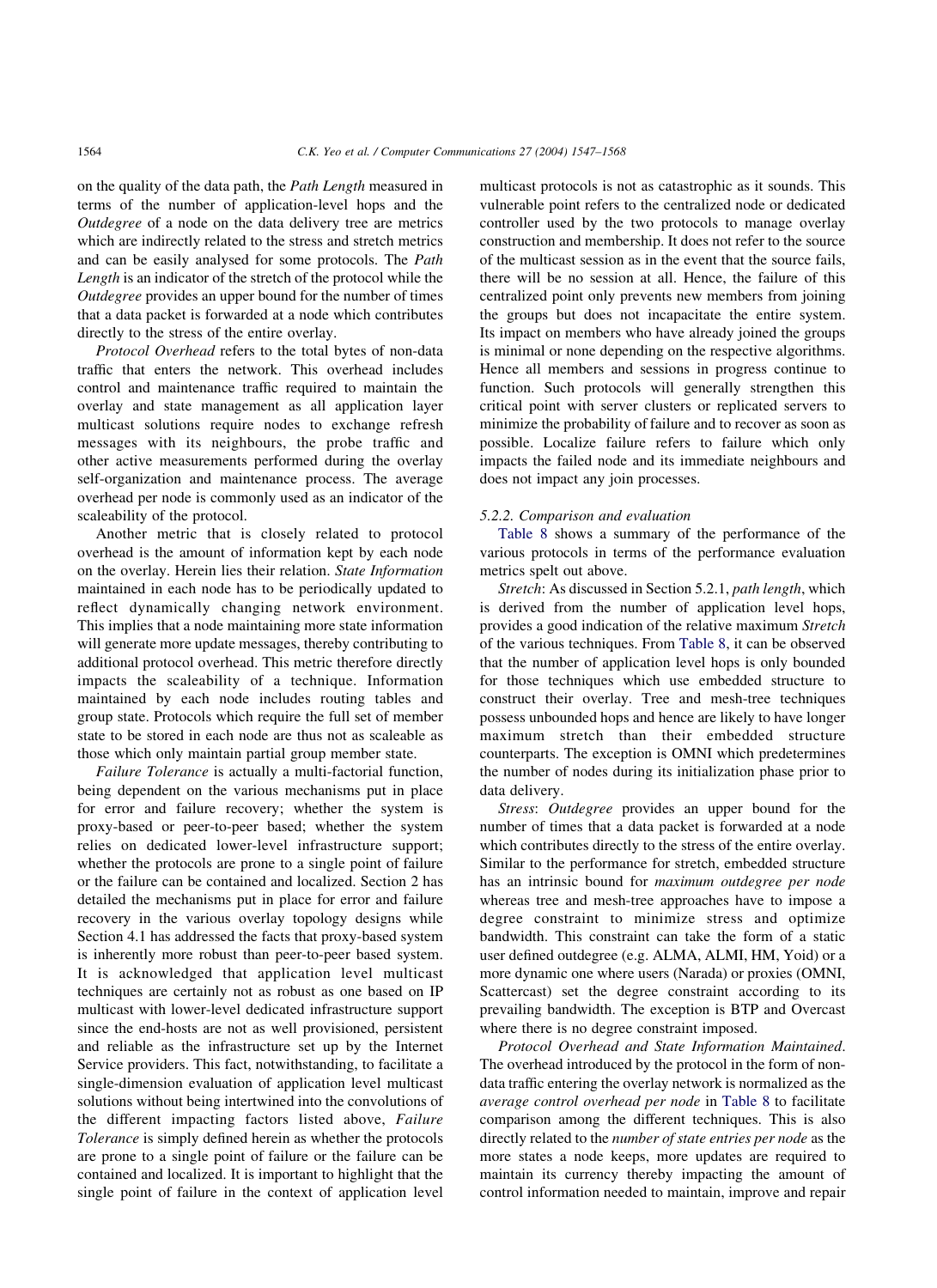<span id="page-18-0"></span>

| Table 8                         |
|---------------------------------|
| Summary of protocol performance |

| Techniques    | Path length                                 | Maximum outdegree                                               | Average control<br>overhead per<br>node    | No. of state entries<br>per node                                               | Failure tolerance                                | Group size |  |
|---------------|---------------------------------------------|-----------------------------------------------------------------|--------------------------------------------|--------------------------------------------------------------------------------|--------------------------------------------------|------------|--|
| <b>ALMA</b>   | Max: unbounded                              | User defined                                                    | O(max. deg.)                               | O(max. deg.)                                                                   | Single point of failure<br>at DS                 | Medium     |  |
| <b>ALMI</b>   | Max: unbounded                              | User defined                                                    | O(N)                                       | O(N)                                                                           | Single point of failure<br>at central controller | Small      |  |
| ALM-CAN       | Max: $O(dN^{1/d})$ ,<br>Avg: $d/4N^{1/d}$ a | Constant of 2d                                                  | Constant of 2d                             | Constant of 2d                                                                 | Localized failure                                | Large      |  |
| ALM-DT        | Avg: $\sqrt{N/4}$                           | Worst: $O(N-1)$ , <sup>b</sup><br>Avg: approx. 6                | Constant of 6                              | Constant of 6                                                                  | Single point of failure<br>at DT server          | Very large |  |
| Bayeux        | Max: $O(log_h N)^c$                         | $O(log_b N)$                                                    | $O(log_h N)$                               | $O(b \log_b N)$                                                                | Single point of failure<br>at root               | Large      |  |
| <b>BTP</b>    | Max: unbounded                              | Unconstrained                                                   | O(N)                                       | O(N)                                                                           | Localized failure                                | Medium     |  |
| HM            | Max: unbounded                              | User defined                                                    | O(max. deg.)                               | O(max. deg.)                                                                   | Single point of failure<br>at RP                 | Medium     |  |
| Kudos         | Max: unbounded                              | $O(\sqrt{N})$                                                   | $O(\sqrt{N})$                              | $O(\sqrt{N})$                                                                  | Localized failure                                | Large      |  |
| Narada        | Max: unbounded                              | User defined to<br>reflect bandwidth<br>of user's outgoing link | O(N)                                       | O(N)                                                                           | Localized failure                                | Medium     |  |
| <b>NICE</b>   | Max: $O(log N)$                             | Between k and $3k^d$                                            | Constant of $O(k)$ ,<br>Max: $O(k \log N)$ | Constant of $O(k)$ ,<br>$O(\log N)$ only for the<br>highest hierarchical layer | Localized failure                                | Very large |  |
| <b>OMNI</b>   | Max: $O(log N)$                             | MSN defined to reflect<br>bandwidth of MSN's<br>outgoing link   | O(max. deg + $\log N$ )                    | O(max. deg. $+ \log N$ )                                                       | Localized failure                                | Large      |  |
| Overcast      | Max: unbounded                              | Unconstrained                                                   | O(N)                                       | O(N)                                                                           | Single point of failure<br>at root               | Large      |  |
| Scattercast   | Max: unbounded                              | User defined to reflect<br>bandwidth of user's<br>outgoing link | O(max. deg.)                               | O(max. deg)                                                                    | Localized failure                                | Large      |  |
| <b>SCRIBE</b> | Avg: $O(log_2^b N)$                         | $O(log_2^b N)$                                                  | $O(log_2^b N)$                             | $O((2^{b} - 1) \log_{2}^{b} N)$                                                | Localized failure                                | Large      |  |
| <b>TBCP</b>   | Max: unbounded                              | User defined                                                    | O(max. deg)                                | O(max. deg)                                                                    | Localized failure                                | Medium     |  |
| Yoid          | Max: unbounded                              | User defined                                                    | O(max. deg)                                | O(max. deg)                                                                    | Central point of failure<br>at RP                | Medium     |  |

*N* is the number of nodes in the overlay.<br><sup>a</sup> *d* is the dimension of the Cartesian coordinate space of a CAN overlay.<br><sup>b</sup> Theoretically, worse case is created when *N* – 1 vertices form a circle and the nth vertex is in

very small [\[12\]](#page-20-0).<br>
c b is the base used in the Bayeux node ID.<br>  $\frac{d}{k}$  is a constant.

the overlay. These two metrics actually affect the scaleability of the systems and as reflected in Table 8, the highly scaleable systems with embedded structures have a non-linear bound on these control and state overheads. In other words, the overheads do not increase proportionately with the increase in the number of nodes (e.g. Bayeux, SCRIBE). In fact, such overheads and state data are constant in the case of ALM-CAN, ALM-DT and NICE which is a primary reason for their superior scaleability. Mesh-tree systems such as Narada fare the worst as it has to maintain state for the entire group. Likewise for centralized algorithm based ALMI and unconstrained outdegree protocols such as BTP and Overcast. Whereas, the other tree-based algorithms with their imposed outdegree constraint, manage to cap these overheads to an upper bound.

Failure tolerance. The fully centralized ALMI as well as most hybrid systems, namely, ALMA, ALM-DT, HM and

Yoid are considered less robust due to their reliance on some form of centralized entity for group management functions and recovery from data distribution tree partitioning. To alleviate the impact of a failure in the centralized entity, HM and Yoid propose the use of a cluster of servers while ALMI uses multiple hot standby back-up servers. These standbys receive periodic updates from the primary controller so that they are ready to phase into operation once the primary controller fails. These approaches, however, often suffer from communication overheads and data consistency problems. OMNI, unlike its hybrid counterparts, does not face similar problems as its centralized entity is only involved in building the data distribution tree during the initialization phase. Its operation ceases once data distribution commences.

It is interesting to note that distributed techniques too have their Achilles heels such as the roots of the data distribution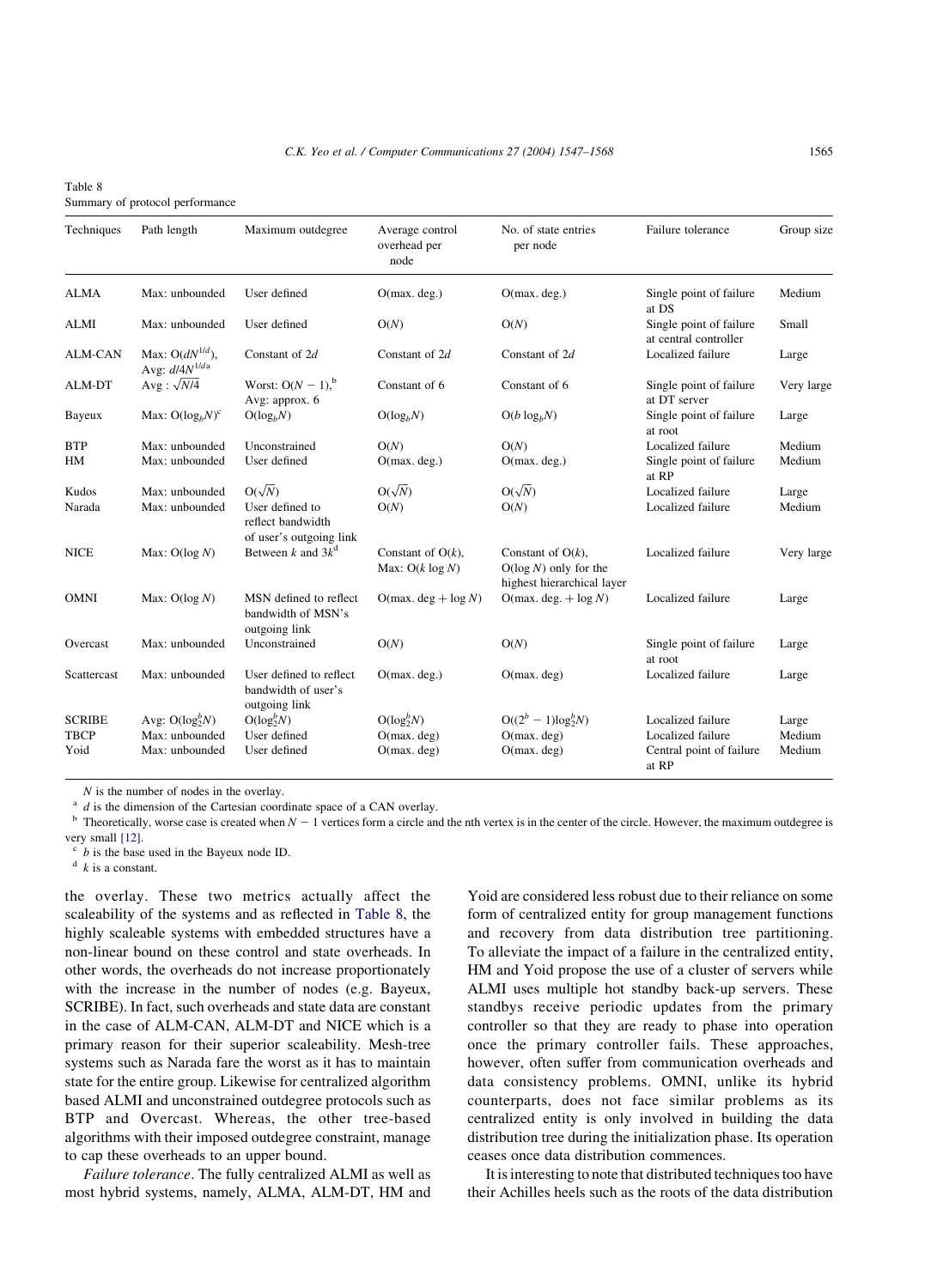<span id="page-19-0"></span>

| Table 9                                                                                   |  |
|-------------------------------------------------------------------------------------------|--|
| Summary of the properties of the various milestone application level multicast techniques |  |

| Techniques     | Goals                                    | Topology-<br>awareness | Topology<br>design | Topology<br>hierarchy    | End-to-end<br>reliable delivery | Source model | Proxy             | Type of<br>algorithm |
|----------------|------------------------------------------|------------------------|--------------------|--------------------------|---------------------------------|--------------|-------------------|----------------------|
| <b>ALMA</b>    | Min. latency, min. loss                  | Aware                  | Tree               | Flat                     | Best effort                     | Specific     | P2P               | Hybrid               |
| <b>ALMI</b>    | Min. tree cost                           | Aware                  | Tree               | Flat                     | Reliable                        | Any-source   | P2P               | Centralized          |
| <b>ALM-CAN</b> | Min. latency                             | Agnostic               | Embedded           | Flat                     | Best effort                     | Any source   | P <sub>2</sub> P  | Distributed          |
| ALM-DT         | Min. overhead.<br>max. scaleability      | Agnostic               | Embedded           | Flat                     | Best effort                     | Any source   | P <sub>2</sub> P  | Hybrid               |
| Bayeux         | Fault tolerant delivery,<br>min. latency | Aware                  | Embedded           | Flat                     | Reliable                        | Specific     | Tapestry<br>nodes | Distributed          |
| <b>BTP</b>     | Min. tree cost                           | Aware                  | Tree               | Flat                     | Best effort                     | Any source   | P <sub>2</sub> P  | Distributed          |
| HM             | Min. tree cost                           | Aware                  | Tree               | Flat                     | Best effort                     | Any source   | P <sub>2</sub> P  | Hybrid               |
| Kudos          | Max. scaleability                        | Aware                  | Mesh-tree          | Two-level<br>hierarchy   | Best effort                     | Specific     | P <sub>2</sub> P  | Distributed          |
| Narada         | Min. latency,<br>Max. bandwidth          | Aware                  | Mesh-tree          | Flat                     | Best effort                     | Specific     | P <sub>2</sub> P  | Distributed          |
| <b>NICE</b>    | Min overhead.<br>max. scaleability       | Aware                  | Embedded           | Multi-level<br>hierarchy | <b>Best Effort</b>              | Specific     | P <sub>2</sub> P  | Distributed          |
| <b>OMNI</b>    | Min. latency                             | Aware                  | Tree               | Flat                     | Best effort                     | Specific     | <b>MSNs</b>       | Hybrid               |
| Overcast       | Reliable delivery,<br>Max. bandwidth     | Aware                  | Tree               | Flat                     | Reliable                        | Specific     | Overcast<br>nodes | Distributed          |
| Scattercast    | Min. latency                             | Aware                  | Tree               | Flat                     | Reliable                        | Specific     | <b>SCXs</b>       | Distributed          |
| <b>SCRIBE</b>  | Max. scaleability                        | Aware                  | Embedded           | Flat                     | Best effort                     | Any source   | P <sub>2</sub> P  | Distributed          |
| <b>TBCP</b>    | Max. responsiveness                      | Aware                  | Tree               | Flat                     | Best effort                     | Any source   | P <sub>2</sub> P  | Distributed          |
| Yoid           | Min. latency                             | Aware                  | Tree-Mesh          | Flat                     | Best effort                     | Any source   | P <sub>2</sub> P  | Hybrid               |

trees in the case of Bayeux and Overcast. In both Bayeux and Overcast, the root handles all join and leave requests from session members. To ameliorate the problem of the root as a single point of failure, root replication is incorporated. Bayeux creates multiple root nodes and leveraging on Tapestry's location services, receivers will be routed to the closest local root in network distance. Receivers are therefore partitioned into disjoint membership sets transparently. The technique is similar to root replication used by many existing IP multicast protocols such as CBT [\[47\]](#page-20-0) and PIM [\[48,49\]](#page-21-0). Bayeux's root replication does not incur additional overhead in the sense that these replicated roots do not need to send periodic advertisements to all receivers as they can be located via Tapestry location services. Overcast uses a technique called linear roots to replicate its root. Starting with the root, some number of nodes are configured linearly, i.e. each node has only one child. All the other overcast nodes lie below this set of linear roots. These replicated roots are updated with all the information needed to handle the join operations in the event that the root node fails. The drawback of this technique is the increased latency of content distribution as data has to traverse all these extra nodes before reaching the rest of the overcast nodes as well as data consistency problems.

## 6. Conclusion

This paper surveys the milestone application level multicast techniques documented in the various literatures and classify them into different categories based on their topology design, service models and architecture. Table 9 summarizes their properties to facilitate a quick insight and understanding of their contributions. In addition, a performance comparison of the various techniques based on factors such as scaleability and efficiency of the protocols in terms of stress on the underlying network, relative delay penalty, protocol overheads and failure tolerance has been conducted. The results are presented in [Table 8](#page-18-0). In summary, the different techniques have been designed to cater to their different goals with their respective strengths and weaknesses as discussed in this paper. Techniques based on embedded structures tend to enjoy superior scaleability with the drawback that they may not be as network topology aware as those based on tree architecture. Tree-based techniques, being more topology aware, are better able to exploit underlying network topology for efficient data distribution except that they are less robust. Tree-mesh architectures serve to strengthen the robustness of the data distribution trees but at a cost of higher overheads. To the best of our knowledge, this paper is one of the first papers to provide a comprehensive survey of the various milestone research work in application level multicast in terms of both breadth and depth.

### References

[1] S. Deering, D. Cheriton, Multicast routing in Datagram internetworks and extended LANS, ACM Trans. Comp. Syst. 8 (2) (1990) 85–100.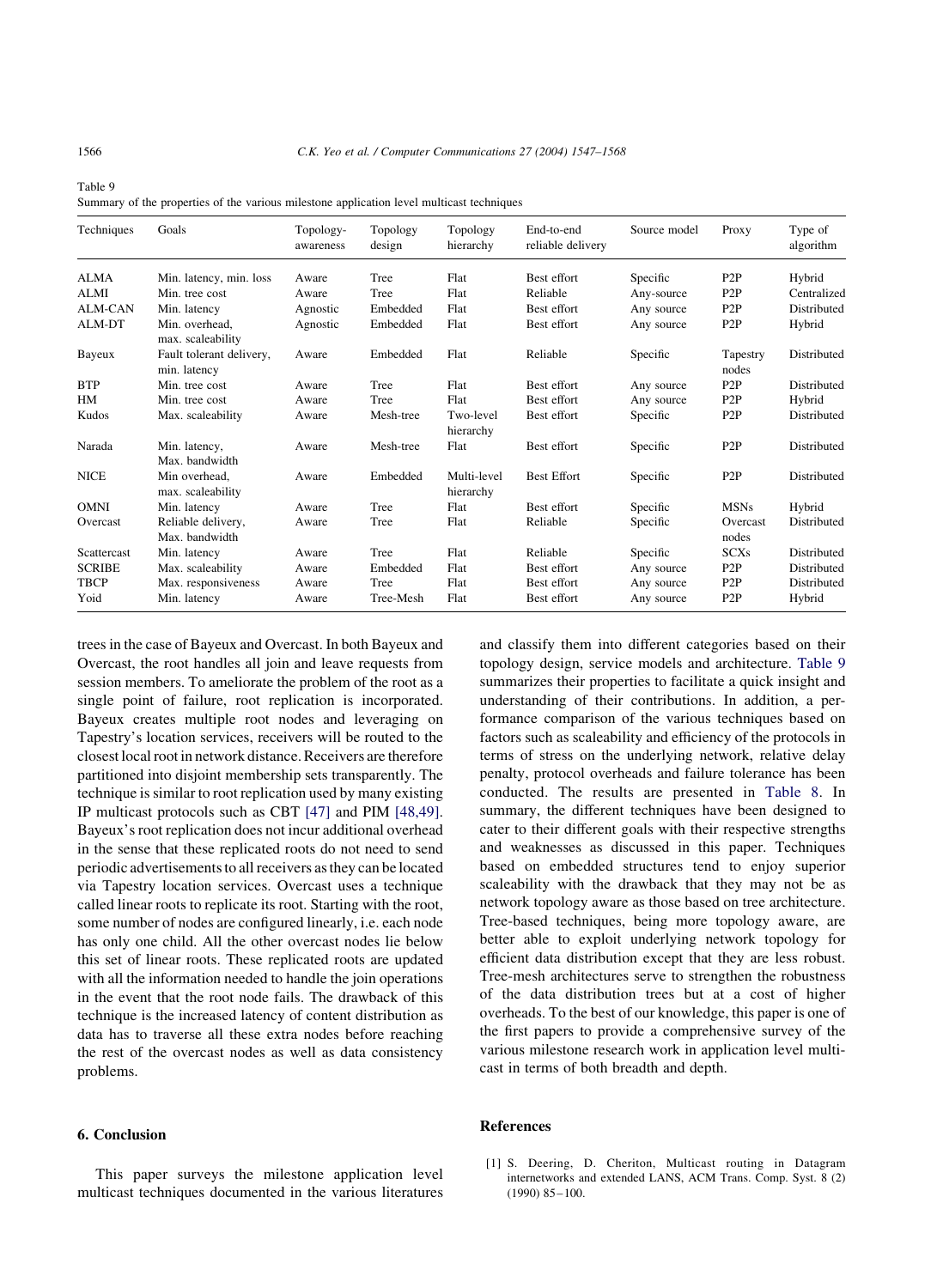- <span id="page-20-0"></span>[2] S.E. Deering, Multicast routing in a Datagram internetwork, PhD thesis, Stanford University, December 1991.
- [3] S. Deering, D. Estrin, D. Farinacci, V. Jacobson, C. Liu, L. Wei, The PIM Architecture for Wide-Area Multicast Routing, IEEE/ACM Trans. Networking December (1997) 784–803.
- [4] C. Diot, B.N. Levine, B. Lyles, H. Kassan, D. Balensiefen, Deployment issues for the IP multicast service and architecture, IEEE Networks Spec. Issue Multicasting 14 (1) (2000) 78–88.
- [5] R. Perkman, C. Lee, A. Ballardie, J. Crowcroft, Z. Wang, T. Maufer, C. Diot, J. Thoo, M. Green, Simple multicast: a design for simple, low-overhead multicast, IETF draft, draft-perlman-simple-multicast-03.txt, October 1999.
- [6] H. Hoolbrook, D. Cheriton, IP multicast channels: EXPRESS support for large-scale single source applications, Proc. ACM SIGCOMM September (1999) September.
- [7] H. Hoolbrook, B. Cain, Source specific multicast, IEFT draft, Holbrook-ssm-00.txt, March 2000.
- [8] Y. Chu, S.G. Rao, S. Seshan, H. Zhang, A case for end system multicast, IEEE J. Select. Areas Commun. 20 (8) (2002).
- [9] Y. Chu, S.G. Rao, H. Zhang, A case for end system multicast, Proc. ACM SIGMETRICS June (2000) 1–12.
- [10] Y. Chu, S.G. Rao, S. Seshan, H. Zhang, Enabling conferencing applications on the Internet using an overlay multicast architecture, Proc. ACM SIGCOMM August (2001).
- [11] J. Jannotti, D.K. Gifford, K.L. Johnson, Overcast: Reliable Multicasting with an Overlay Network, Proc. Oper. Syst. Des. Implement. (OSDI) October (2000) 197–212.
- [12] J. Liebeherr, M. Nahas, W. Si, Application-layer multicast with Delaunay triangulations, IEEE J. Select. Areas Commun. 20 (8) (2002).
- [13] P. Francis, Yoid: Your Own Internet Distribution, [http://www.isi.edu/](http://www.isi.edu/div7/yoid/) [div7/yoid/,](http://www.isi.edu/div7/yoid/) March 2001.
- [14] D. Pendarakis, S. Shi, D. Verma, M. Waldvogel, ALMI: an Application Level Multicast Infrastructure, Proceedings of the Third Usenix Symposium on Internet Technologies and Systems (USITS), March 2001.
- [15] S. Q. Zhang, B. Y. Zhao, A. D. Joseph, R. H. Jatz, J. D. Kubiatowicz, Bayeux: An architectuture for scaleable and fault-tolerant wide-area data dissemination, Proceedings of NOSSDAV, April 2001.
- [16] M. Castro, P. Druschel, A.M. Kermarrec, A. Rowstron, SCRIBE: a large-scale and decentralized application-level multicast infrastructure, IEEE J. Select. Areas Commun. 20 (8) (2002) October.
- [17] A. Rowstron, A. M. Kermarrec, M. Castro, P. Druschel, SCRIBE: the design of a large-scale event modification infrastructure, Proceedings of the Third International Workshop on Networked Group Communication (NGC), 2001.
- [18] S. Ratnasamy, M. Handley, R. Karp, S. Shenkar, Application-level multicast using content addressable networks, Proceedings of the Third International Workshop on Networked Group Communication (NGC), 2001, pp. 14–29.
- [19] Y. D. Chawathe, Scattercast: an architecture for Internet broadcast distribution as an infrastructure service, PhD thesis, Stanford University, September 2000.
- [20] S. Banerjee, B. Bhattacharjee, C. Kommareddy, Scaleable application layer multicast, Proceedings of ACM SIGCOMM, August 2002.
- [21] B. Zhang, S. Jamin, L. Zhang, Host multicast: a framework for delivering multicast to end users, Proceedings of INFOCOM, June 2002.
- [22] D.A. Helder, S. Jamin, Banana tree protocol, an end-host multicast protocol, Technical Report, University of Michigan, CSE-TR-429-00, July 2000.
- [23] S. Banerjee, C, Kommareddy, K. Kar, B. Bhattacharjee, S. Khulle, Construction of an efficient overlay multicast infrastructure for real-time applications, Proceedings of INFOCOM, April 2003.
- [24] C.K. Yeo, B.S. Lee, M.H. Er, A framework for multicast video streaming over IP networks, J. Networks Comput. Applic. 26 (3) (2003) 273–289.
- [25] C.K. Yeo, B.S. Lee, M.H. Er, An overlay for ubiquitous streaming over Internet, Proceedings of the Second International IFIP-TC6 Networking Conference, May 2002, pp. 1239–1244.
- [26] C.K. Yeo, B.S. Lee, M.H. Er, A peering architecture for ubiquitous IP multicast streaming, ACM SIGOPS Oper. Syst. Rev. 36 (3) (2002) 82–95.
- [27] S. Jain, R. Mahajan, D. Wetherall, G. Borriello, S.D. Gribble, A comparison of large-scale overlay management techniques, Technical Report UV-CSE 02-02-02, University of Washington, February 2002.
- [28] L. Mathy, R. Canonico, D. Hutchison, An overlay tree building control protocol, Proceedings of the Third International Workshop on Networked Group Communication (NGC), 2001, pp. 76–87.
- [29] A.J. Demers, D.H. Greene, C. Hauser, W. Irish, J. Larson, S. Shenker, H.E. Sturgis, D.C. Swinehart, D.B. Terry, Epidemic algorithms for replicated database maintenance, ACM Operating Systems Review 22 (1988) 8–32.
- [30] Q. Sun, D.C. Sturman, A Gossip-based reliable multicast for large-scale high-throughput applications, Proceedings of the IEEE International Conference Dependable Systems and Networks, 2000, pp. 347–358.
- [31] R. Tenesse, Y. Minsky, M. Hayden, A Gossip-style failure detection service, Proceedings of the IFIP International Conference on Distributed Systems Platforms and Open Distributed Processing (Middleware), September 1998, pp. 55–70.
- [32] S. Floyd, V. Jacobson, C. Liu, S. McCanne, L. Zhang, A reliable multicast framework for light -weight session and application level framing, IEEE/ACM Trans. Network. 5 (6) (1997) 784–803.
- [33] T. Speakman, D. Farinacci, S. Lin, A. Tweedly, Pragmatic General Multicast (PGM) reliable transport protocol, CISCO Systems, Internet Draft, 1998.
- [34] K. Yano, S. McCanne, The Breadcrumb Forwarding Service: A Synthesis of PGM and EXPRESS to Improve and Simplify Global IP Multicast, ACM Comput. Commun. Rev. 30 (2) (2000).
- [35] P. Francis, Yoid: extending the Internet multicast architecture, [http://](http://www.isi.edu/div7/yoid/) [www.isi.edu/div7/yoid/,](http://www.isi.edu/div7/yoid/) April 2000.
- [36] B.Y. Zhao, J. Kubiatowicz, A. Joseph, Tapestry: an infrastructure for fault-tolerant wide-area location and routing, Technical report, UCB/ CSD-01-1141, University of California, Berkeley, April 2001.
- [37] S. Banerjee, B. Bhattacharjee, A comparative study of application layer multicast protocols, Unpublished report, Department of Computer Science, University of Maryland, [http://www.cs.wisc.edu/](http://www.cs.wisc.edu/suman/pubs.html) [~suman/pubs.html](http://www.cs.wisc.edu/suman/pubs.html)
- [38] Z. Wang, J. Crowcroft, Bandwidth-delay based routing algorithms, IEEE Globecom November (1995).
- [39] S. Ratnasamy, P. Francis, M. Handley, R. Karp, A scaleable contentaddressable network, Proceedings of the ACM SIGCOMM, August 2001.
- [40] M. Berg, M. Krevekd, M. Overmas, O. Schwarzkopf, Computational Geometry, Algorithms and Applications, Springer, Berlin, 1997.
- [41] R. Sibson, Locally equiangular triangulations, Comput. J. 21 (3) (1977) 243–245.
- [42] B.N. Karp, Geographical routing or wireless networks, PhD thesis, Harvard University, 2000.
- [43] E. Kranakis, H. Singh, J. Urrutia, Compass routing on geometric networks, Proceedings of the 11th Canadian Conference on Computational Geometry, August 1999, pp. 51–54.
- [44] M.J.B. Robshaw, MD2, MD4, MD5, SHA and other hash functions, Technical Report, TR-101 ver. 4.0, RSA Labs, 1995.
- [45] C.G. Plaxton, R. Rajaraman, A.W. Richa, Accessing nearby copies of replicated objects in a distributed environment, Proceedings of the Ninth ACM Symposium on Parallel Algorithms and Architectures  $(SPAA)$ , June 1997.
- [46] A. Rowstron, P. Druschel, Pastry: scaleable, distributed object location and routing for large-scale peer-to-peer systems, Proceedings of the IFIP/ACM Middleware, November 2001.
- [47] A. Ballardie, Core based trees (CBT) multicast routing architecture, Internet request for comments RFC 2201, September 1997.